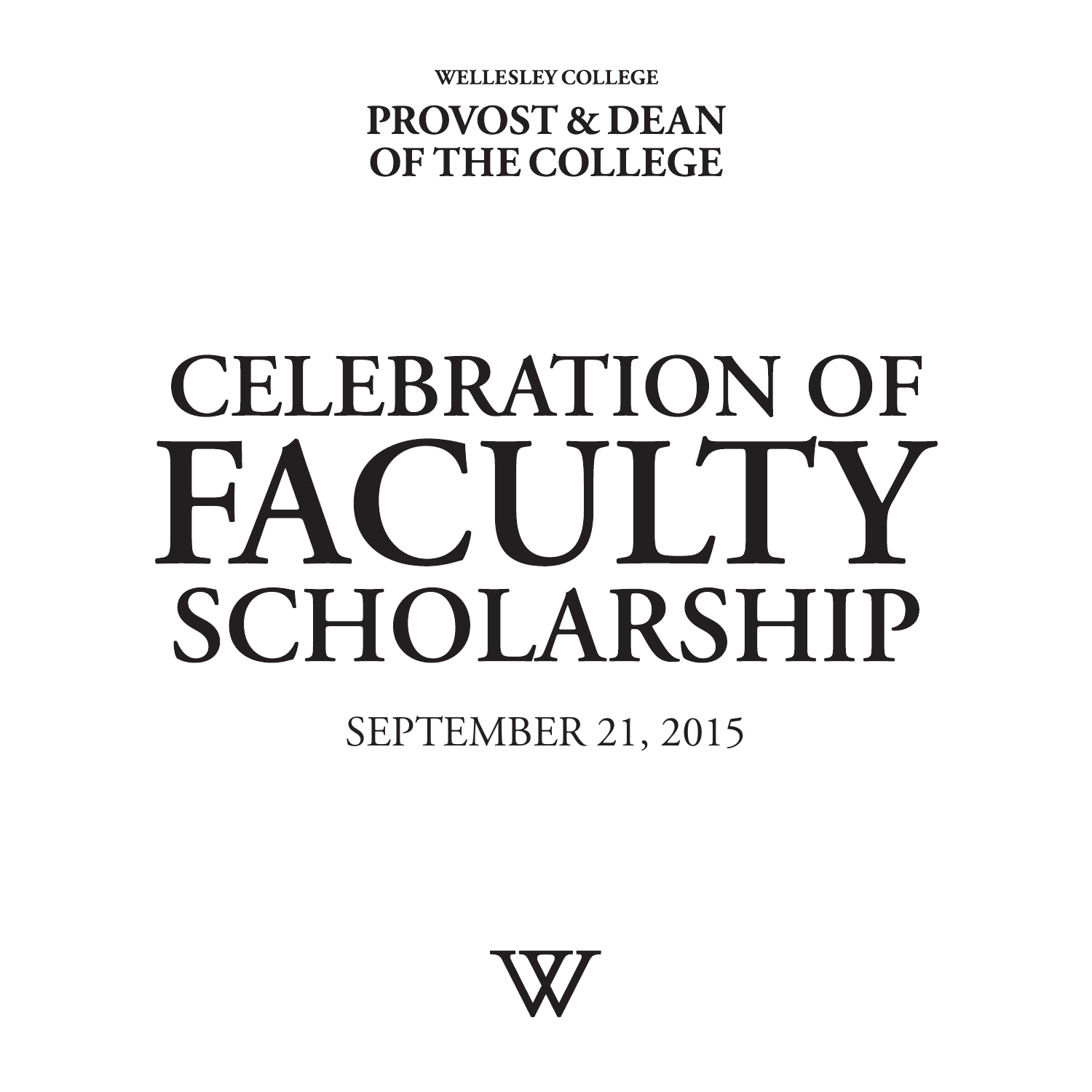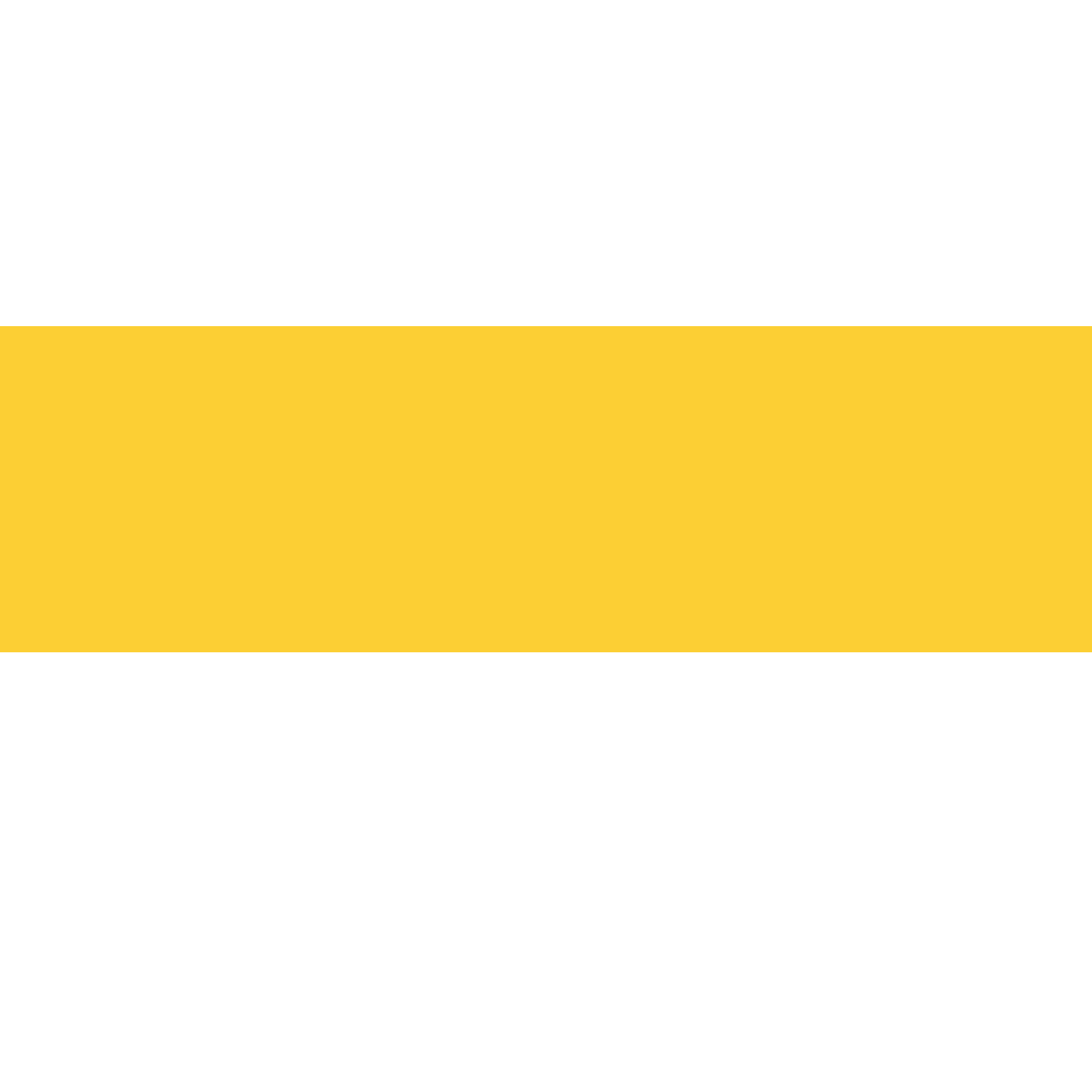# 2014–2015 FACULTÝ publications

This catalog lists the publications and significant professional works and accomplishments of Wellesley College faculty, faculty emeritae/i, and researchers. The purpose of this catalog – and of the exhibition of faculty scholarship with which it is allied – is to give the faculty as a whole an opportunity to be informed about and to celebrate scholarly, creative, and professional achievements of colleagues.

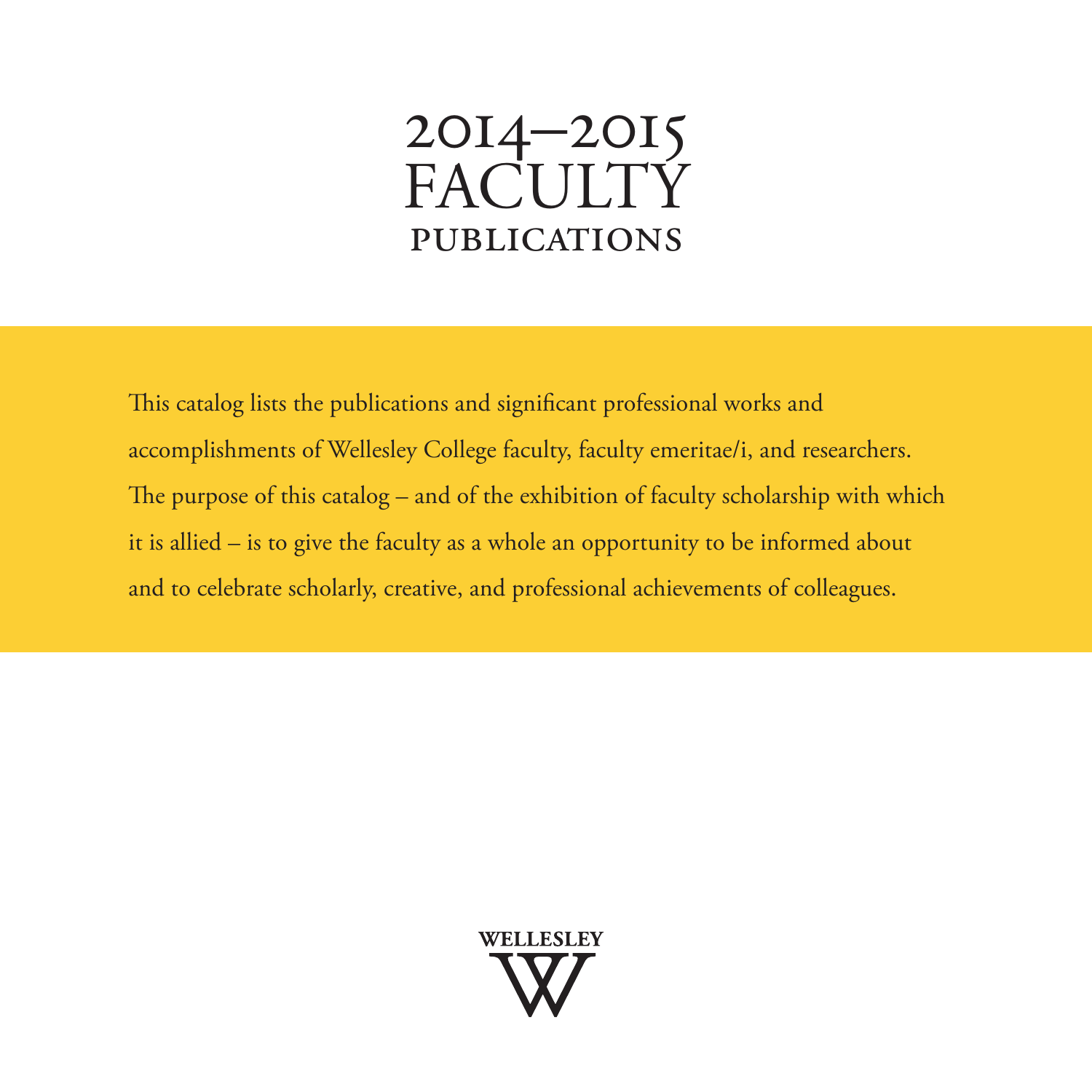# WELLESLEY COLLEGE **CELEBRATION OF FACULTY SCHOLARSHIP** *2015*

#### **Marjorie Agosín**

*Luella LaMer Slaner Professor in Latin American Studies, Professor of Spanish*

Agosin, Marjorie. Ana. *Re imaginando el diario de Ana Frank.* Illus. Francisca Yáñez. Das Kapital: Santiago, Chile. (2015).

#### **Sarah Allen**

*Associate Professor of Chinese*

Allen, Sarah. *Shifting Stories: History, Gossip, and Lore in Narratives from Tang Dynasty China.* Cambridge: Harvard University Asia Center (2014).

## **Christopher Arumainayagam** *Professor of Chemistry*

Arumainayagam, C.R., Boyer, M.C., Boamah, M. D., \*Sullivan, K.K., Bazin, M.M., Bass, A. D. and Sanche, Léon, "Dynamics of Dissociative Electron-Molecule Interactions in Condensed Methanol," *J. Phys. Chem. C,* 118, 22592-22600 (2014).

Arumainayagam, C.R., Cuppen, Oba, Congiu, Dulieu, Kaiser, Price, Meuwly, Hama, Minissale, Ioppolo, McCoustra, Zins, Garrod, Watanabe, Herbst, Heard, Schram, Zacharias, Vidali, McGregor, Linnartz, Lamberts, Rawlings, Woods, Kamp, Mason, Meijer, Hornekraer, Jones, Mate, Rimola, Fukushima,

CELEBRATION *of* FACULTY SCHOLARSHIP 2015 *4*

Ellinger, Drozdovskaya, Jager, Fillion, Heays, "General Discussion", *Faraday Discuss.*, 168, 571-615 (2014).

*\* denotes student co-authors*

**Angela Bahns** *Assistant Professor of Psychology*

Bahns, A. J., Crandall, C. S., Gillath, O., & Wilmer, J., "Nonverbal communication of similarity via the torso: It's in the bag." *Journal of Nonverbal Behavior.*   $(2015).$ 

Bahns, A. J., Crandall, C. S., Gillath, O., and Wilmer, J., "Nonverbal communication of similarity via the torso: It's in the bag." *Journal of Nonverbal Behavior*   $(2015).$ 

Bahns, A. J. "Threat as justification of prejudice." *Group Processes and Intergroup Relations*. Advance online publication (2015).

Bahns, A. J., Springer, L. S., & The, C. "Fostering diverse friendships: The role of beliefs about the value of diversity." *Group Processes and Intergroup Relations*, 18, 475-488 (2015).

#### **Amy Banks**

*Senior Research Scientist at the Wellesley Centers for Women*

Banks, Amy and Hirschman, Leigh Ann. *Four Ways To Click: Rewire your Brain for Stronger, More Rewarding Relationships.* Penguin Books, February  $(2015).$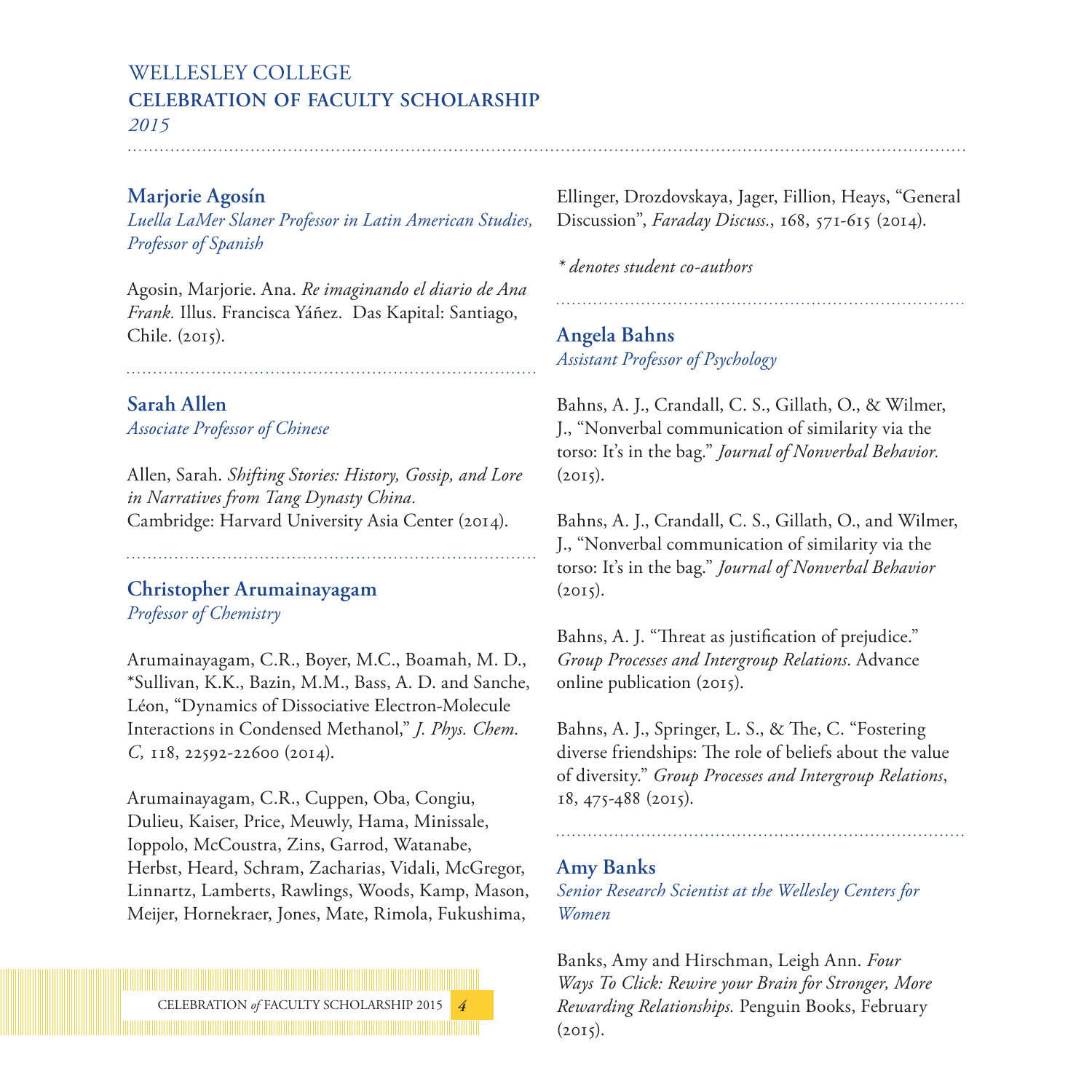# **James Battat**

*Assistant Professor of Physics*

Battat, J.B.R. et al. "Radon in the DRIFT-II directional dark matter TPC: emanation, detection and mitigation". *Journal of Instrumentation*, Volume 9. November, (2014).

Battat, J.B.R. et al. "Reducing DRIFT backgrounds with a submicron aluminized-mylar cathode." *Nuclear Instruments and Methods in Physics Research*, Section A: Accelerators, Spectrometers, Detectors and Associated Equipment, Volume 794, 11 September, Pages 33-46. (2015).

Battat, J.B.R. et al. "First background-free limit from a directional dark matter experiment: Results from a fully fiducialised DRIFT detector." *Physics of the Dark Universe*. Volumes 9–10, September–December, Pages  $I-7.$  (2015).

#### **Melissa Beers**

*Instructor in Science Laboratory, Biological Sciences*

Beers, M and Labonte, M.. "An alternative laboratory designed to address ethical concerns associated with traditional TAS2R38 student genotyping." *Biochemistry and Molecular Biology Education*, Mar-Apr;43(2):100-9.  $(2015).$ 

**Barbara Beltz** *Allene Lummis Russell '46 Professor of Neuroscience*

Beltz, B.S., Zhang, Y., Benton, J.L., "Serotonin modulates adult neurogenesis in an invertebrate model: Approaches to receptor localization and function", chapter in *Serotonin Receptor Technologies*, in the Neuromethods Series, W Blenau, A Baumann, eds., Springer Science + Business Media (2015).

Beltz, B.S., Benton, J.L., \*Kery, R., \*Li, J., Noonin, C., Söderhäll, I. "Cells from the innate immune system generate adult-born neurons in crayfish", *Developmental Cell 30*: 322-333 (2014).

Beltz, B.S, Bless, E.P., \*Reddy, T., Acharya, K.D., Tetel, M.J., "Oestradiol and diet modulate energy homeostasis and hypothalamic neurogenesis in the adult female mouse", *Journal of Neuroendocrinology*, 11: 805-816 (2014).

Beltz, B.S., \*Cockey, E.L., \*Li, J., \*Platto, J.F., \*Ramos, K.A., Benton, J.L., "Adult neural stem cells: Long-term self-renewal, replenishment by the immune system, or both?" *Bioessays* 37: 495-501 (2015) .

*\* denotes student co-authors*

# **Patricia Berman** *Feldberg Professor of Art*

Berman, Patricia. "Munch, Melgaard, and Scriptophilia," in *Munch and Melgaard*, ed. Lars Toft-Eriksen, Oslo and Milan: Munch Museum and Skira Editions (2015).

Berman, Patricia. "The Nordic Model and the Complex Topography of Paradise," in *New Nordic Art*, ed. Hossein Amirsadeghi, London: TransGlobal Press in London, (2014).

Berman, Patricia. Review: *Globalizing Art: Negotiating Place, Identity and Nation in Contemporary Nordic Art*. Bodil Marie Stavning Thomsen and Kristen Ørjasæter, editors (with a postscript by John Tomlinson) *Acta Jutlandica. Humanities Series* 2011/8, *Aarhus University Press Edda*, number 1, 2013: 66- 70 (2013).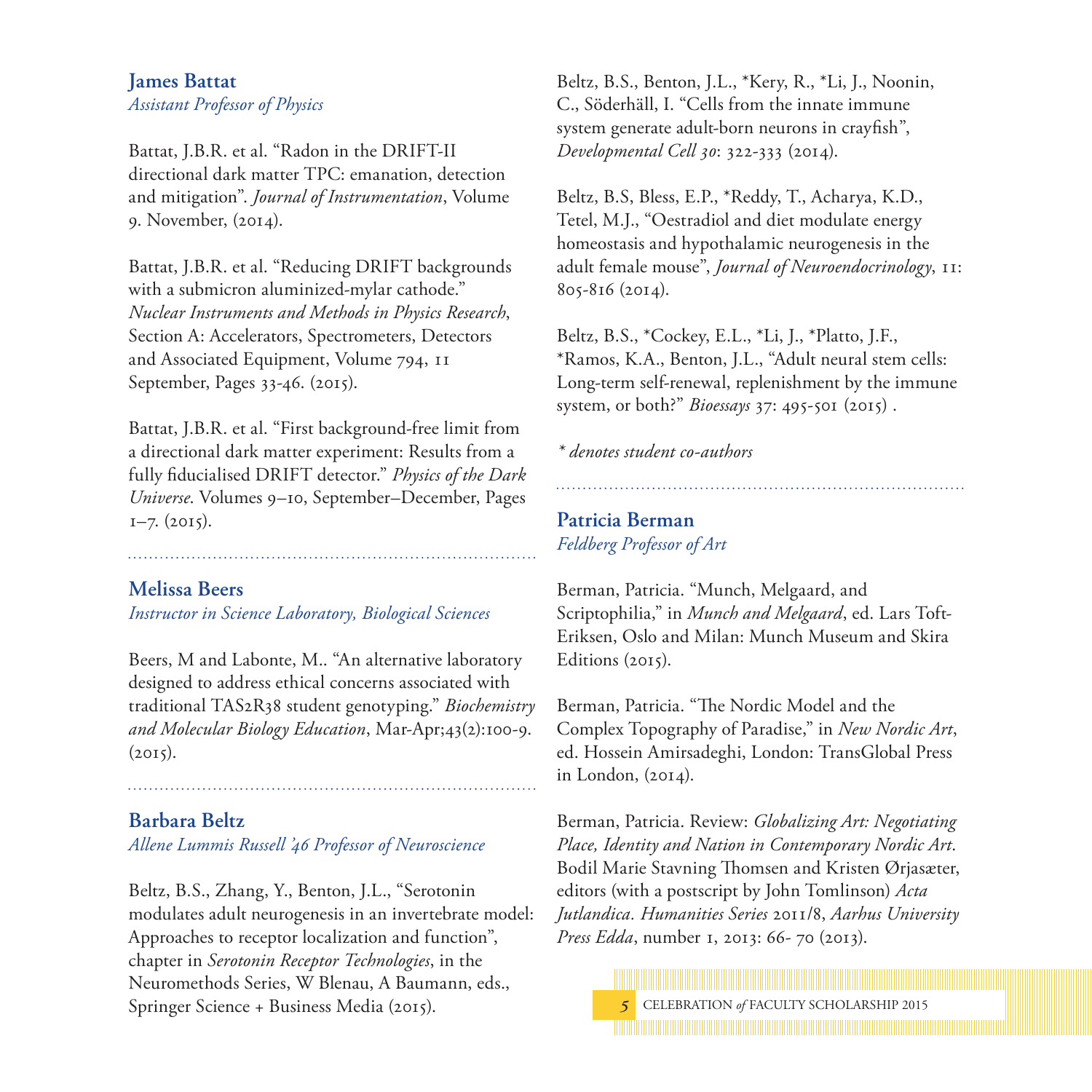#### **Martin Brody**

*Catherine Mills Davis Professor of Music*

Brody, M. "Introduction" and "Class of '54: Friendship and Ideology at the American Academy in Rome". *Music and Musical Composition at the American Academy in Rome*. ed. Martin Brody. University of Rochester Press (2014).

Brody, M. *Tenebrae*, pf, composed for and premiered by Charles Fisk, (November 2014).

# **Tom Burke**

*Professor of Political Science*

Burke, Thomas F. and Jeb Barnes, *How Policy Shapes Politics: Rights, Courts, Litigation and the Battle Over Injury Compensation*, New York: Oxford University Press (2015).

Burke, Thomas F. and Barnes, Jeb, "Republicans Want to Reform Disability Insurance. Here's Why That's Hard." *The Washington Post*, (February 17, 2015).

#### **Kristin Butcher**

*Marshall I. Goldman Professor of Economics*

Butcher, Kristin, with Anderson, Patricia M. (Dartmouth College), and Whitmore Schanzenbach, Diane (Northwestern University), "Changes in Safety Net Use During the Great Recession," *American Economic Review: Papers and Proceedings*, 105 (2), (May 2015).

## **Linda Carli** *Senior Lecturer in Psychology*

Carli, L. L. "Women and leadership", in A. Broadbridge & S. Fielden, *Handbook of gendered careers in management: Getting in, getting on, getting out*. Cheltenham, UK: Edward Elgar Publishing (2015).

**Angela Carpenter** *Assistant Professor of Cognitive and Linguistic Sciences*

Carpenter, Angela C. "Phonetic training significantly mitigates the stress 'deafness' of French speakers." *International Journal of Linguistics* 7:3, 94-108 (2015).

# **Dora Carrico-Moniz** *Assistant Professor of Chemistry*

Carrico-Moniz, D., Jun, M., Bacay, A., Moyer, J., and Webb, A. "Synthesis and biological evaluation of isoprenylated coumarins as potential anti-pancreatic cancer agents." *Bioorganic & Medicinal Chemistry Letters* 24: 4654-4658 (2014).

Carrico-Moniz, D., Zhang, H., Kartub, K., Kwan, A., Webb, A. "Synthesis and evaluation of (1S)-1,2 dihydro-napthalenol derivatives against PANC-1 cells." *Tetrahedron Letters* 56: 1720-1723 (2015).

## **Kimberly Cassibry** *Assistant Professor of Art*

Cassibry, Kimberly "Northern Gaul, Germany and Britain," in *The Oxford Handbook of Roman Sculpture*, eds. Elise Friedland, Melanie Grunow Sobocinski, and Elaine Gazda.: Oxford University Press (2015).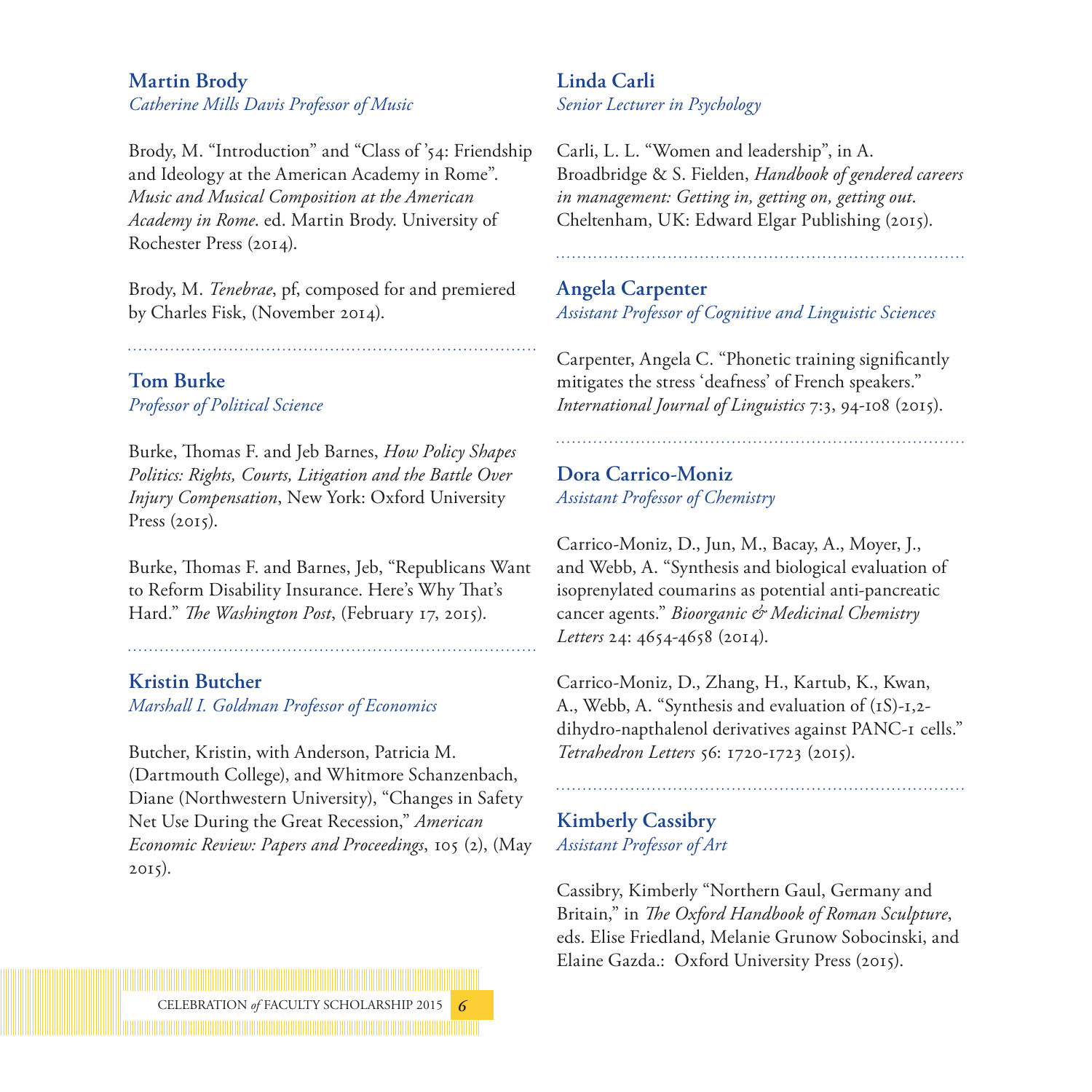Cassibry, Kimberly "Honoring the Empress Julia Domna on Arch Monuments in Rome and North Africa," *Roman in the Provinces: Art on the Periphery of Empire*, eds. Lisa Brody and Gail Hoffman, Chestnut Hill, MA: McMullen Museum, 77-92 (2014).

# **Stephen Chen**

*Assistant Professor of Psychology*

Chen, S.H., Epel, E.S., Mellon, S.H., Lin, J., Reus, V.I., Rosser, R., Kupferman, E., Burke, H., Mahan, L., Blackburn, E.H., & Wolkowitz, O.M. "Adverse childhood experiences and leukocyte telomere maintenance in depressed and healthy adults", *Journal of Affective Disorders*, 169, 86-90 (2014).

Chen, S.H., Zhou, Q., Uchikoshi, Y., & Bunge, S. "Variations on the bilingual advantage? Links of Chinese and English proficiency to Chinese American children's self-regulation". *Frontiers in Psychology*, 5, 1069 (2014).

# **Courtney Coile** *Professor of Economics*

Coile, Courtney, Mark Duggan, and Audrey Guo. "Veterans' Labor Force Participation: What Role Does the VA's Disability Compensation Program Play?" *American Economic Review: Papers & Proceedings* 105(5) (May 2015).

Coile, Courtney. "Recessions and Retirement: How Stock and Labor Market Fluctuations Affect Older Workers," *CESifo DICE Report* 2, 3-7. (June 2015).

Coile, Courtney C. "Retirement, Economics of" in *International Encyclopedia of the Social and Behavioral Sciences*, 2nd edition, Vol 20. James D. Wright, ed. Oxford: Elsevier (2015).

Coile, Courtney C. "Economic Determinants of Workers' Retirement Decisions," *Journal of Economic Surveys*, 29(4):830-853, (August 2015).

# **Catia Cecilia Confortini** *Assistant Professor, Peace and Justice Studies Program*

Confortini, Catia with Brianna Krong, "Breast Cancer in the Global South and the Limitations of a Biomedical Framing: A Critical Review of the Literature." *Health Policy and Planning* (2015).

Confortini, Catia, review of Megan Threlkeld's *Pan American Women: U.S. Internationalists and Revolutionary Mexico, Women's Review of Books*, University of Pennsylvania Press (2014).

# **Lesley Curtis** *Mellon Post-doctoral Fellow*

Curtis, Lesley, co-author and co-translator: English translation and first scholarly edition of Haiti's first novel, *Stella* (1859) by Émeric Bergeaud, in press, New York University Press, (2015).

Curtis, Lesley, review, *Les Deux Enfants de Saint-Domingue de Julie Gouraud, suivi de 'L'Esclave de Saint-Domingue' de Michel Möring*, ed. Roger Little, Autrement Mêmes Series, L'Harmattan, 2012, *Nineteenth-Century French Studies*, Vol. 43, nos. 3 and  $4(2015).$ 

Curtis, Lesley, co-author: "Daenerys and Dessalines: *Game of Thrones* gets Tropical," *In the Middle* (October 2014).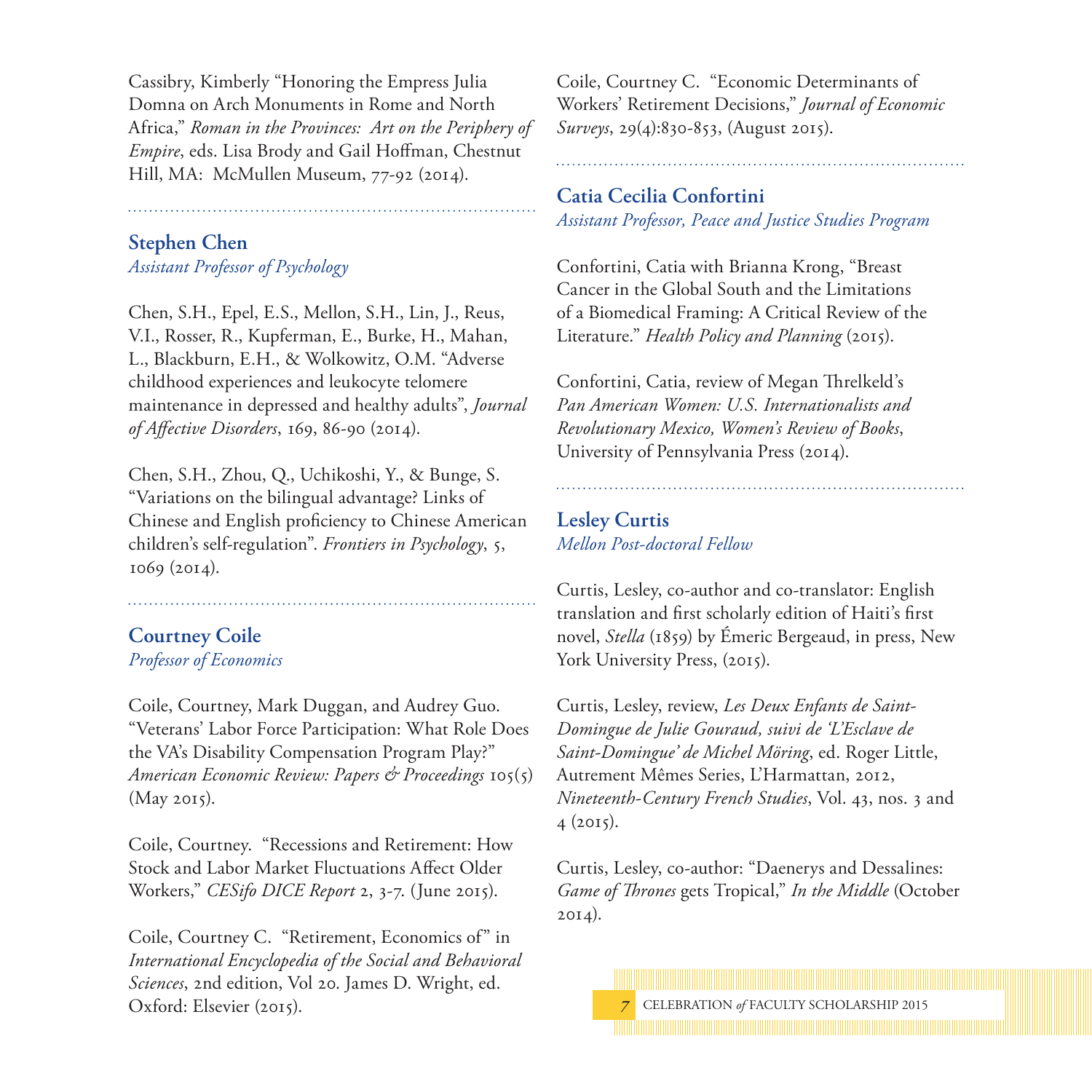Curtis, Lesley, From Port-au-Prince to Baltimore, with Love," *The Postcolonialist Magazine* (May 2015).

Curtis, Lesley, "Early Postcolonialism in Haiti: On Being Between a Rock and a Hard Place," *The Postcolonialist Magazine* (October 2014).

#### **Thomas Cushman**

*Deffenbaugh de Hoyos Carlson Professor of Sociology*

Cushman, Thomas, "The Moral Economy of the Great Recession". *Society*, 52:9-18 (2014).

Cushman, Thomas , "Is Academic Freedom Threatened by China's Influence on American Universities?" Written testimony at Hearing before the Subcommittee on Africa, Global Health, Global Human Rights, and International Organizations, United States House of Representatives, published in Serial No. 113-230, pp. 15-31 (December 4, 2014).

Cushman, Thomas , "China's War on Thought is Being Waged in Western Universities". *The Conversation*, (January 28, 2014).

Cushman, Thomas , "Conscience and Compromise: The Troubling Case of Xia Yeliang." *Chronicle of Higher Education*, (September 19, 2013).

#### **Louise Darling**

*Knafel Assistant Professor of Natural Sciences*

Organ-Darling, L.E., \*Roder, K., \*Werdich, A.A., Li W, Kim, T.Y., Moshal, K.S., Hwang, J.M., Lu, Y., Choi, B.R., MacRae, C.R., Koren, G., "Ring finger protein RNF207: A novel regulator of cardiac

CELEBRATION *of* FACULTY SCHOLARSHIP 2015 *8*

excitation." *The Journal of Biological Chemistry* (Dec. 2014).

*\* denotes student co-authors*

## **Venita Datta** *Professor of French*

Datta, Venita with Bowles, B., Brière, J.-F., Fette, J., Gerson, S., Gunther, S., Poulin-Detour, W., Silverman, W.,"Putting the Studies in French Studies: Historians and Social Scientists in Departments of French," *Contemporary French Civilization*, vol. 40, no. 1: 25-48  $(2015).$ 

# **Christen Deveney** *Assistant Professor of Psychology*

Deveney, C.M., Hommer, R.E., Reeves, E., Stringaris, A., Hinton, K.E., Haring, C.T., Vidal-Ribas, P., Towbin, K., Brotman, M., & Leibenluft, E.A., "Prospective study of severe irritability in youths: 2 and 4-year follow up". *Depression and Anxiety*, 32(5), 364-372 (2015).

Deveney, C.M. "Tools of the neurocognitive psychologist." in *From symptom to synapse: a neurocognitive perspective on clinical psychology.*, eds. Mohlman, J., Deckersbach, T., & Weissman, A., Routledge. New York, NY.

# **Donald Elmore**

*Associate Professor of Chemistry*

Elmore, D. E., Malcolm, H. R., \*Heo, Y.-Y., Maurer, J. A. "Heteromultimerization of prokaryotic bacterial cyclic nucleotide gated (bCNG) ion channels,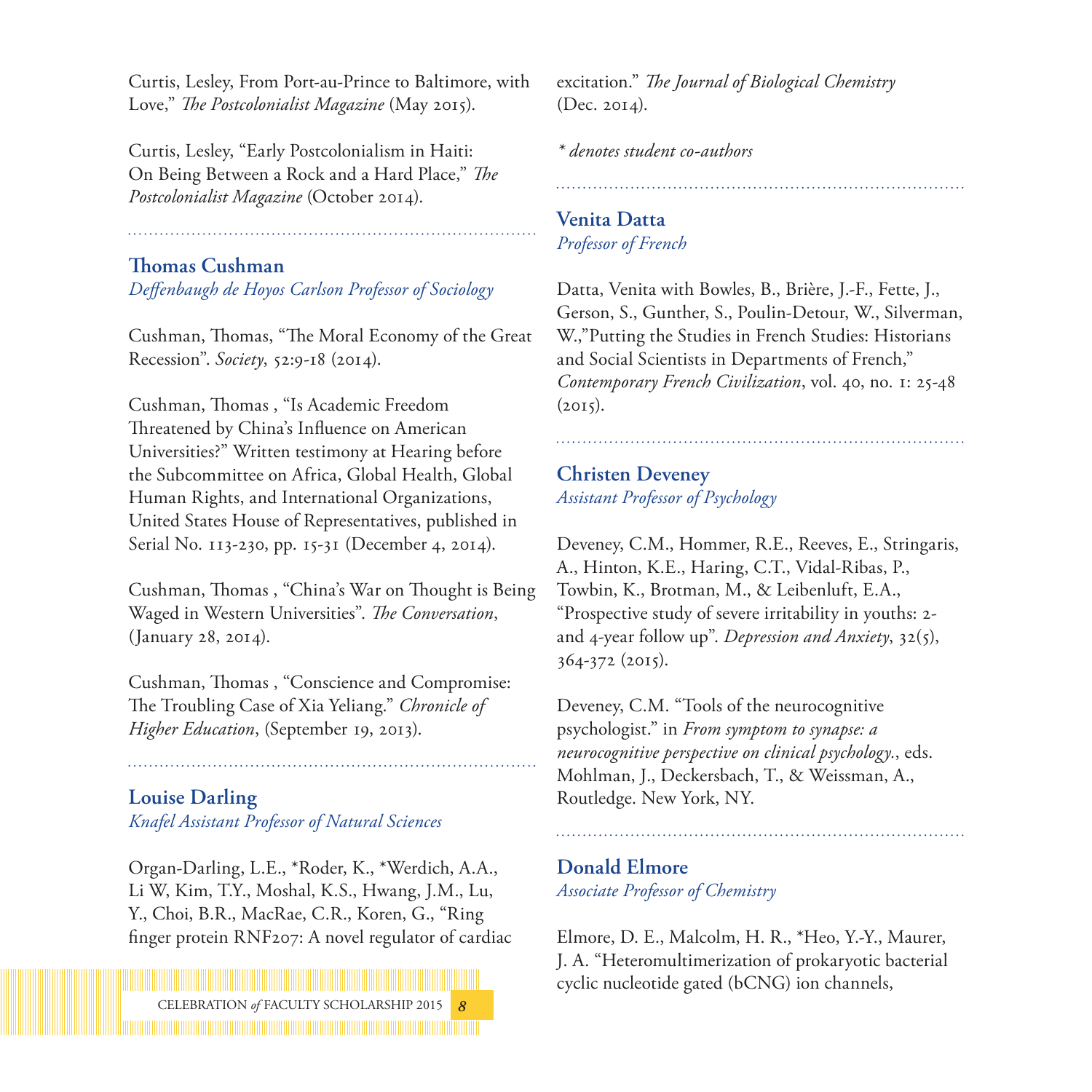members of the mechanosensitive channel of small conductance (MscS) superfamily." *Biochemistry* (2014).

*\* denotes student co-authors*

# **Alla Epsteyn**

*Senior Lecturer in Russian*

Epsteyn, Alla. *Let's go to Prostokvashino! A workbook for Russian conversation based on popular animated film* Three from Prostokvashino. Series: Journey in the land of animation. Moscow: Russkii Yazyk, Kursy  $(2015).$ 

#### **Roxanne L. Euben**

*Ralph Emerson and Alice Freeman Palmer Professor of Political Science*

Euben, Roxanne L., "In Praise of Disorder: The Untidy Terrain of Islamist Political Thought," in *Radical Futures Past: Untimely Essays in Political Theory*, ed. Romand Coles, Mark Reinhardt, and George Shulman, University of Kentucky Press (2014).

Euben, Roxanne L. , "Humiliation and the Political Mobilization of Masculinity," *Political Theory* 43 (4), 500-532 (2015).

#### **Oscar Fernandez**

*Assistant Professor of Mathematics*

Fernandez, O.E. and Beltrán-Sánchez, H. "The Entropy of the Life Table: A Reappraisal." *Theor. Pop. Biology*, 104, 26–45 (2015).

Fernandez, O.E., Balseiro, P. "Reduction of nonholonomic systems in two stages." Nonlinearity,  $28(8)$ ,  $2873-2912$  (2015).

Fernandez, O.E. "Poincaré Transformations in Nonholonomic Mechanics." *Appl. Math. Lett*. 43, 96–100 (2015).

Fernandez, O.E., Bloch, A.M. and Zenkov, D.V. "The Geometry and Integrability of the Suslov Problem." *J. Math. Phys*. 55, 112704 (2014).

Fernandez, O.E. "Quantizing Conditionally Variational Nonholonomic Systems." *J. Phys. A: Math. Theor*. 47(30), 305206 (2014).

# **Claire Fontijn** *Professor of Music*

Fontijn, Claire, ed., *Francesco Corbetta. De gli Scherzi armonici trovati, e facilitati*. Facsimile Edition. Bologna: Giacomo Monti and Carlo Zenero, 1639/R Stuttgart: Cornetto-Verlag (2013).

# **Richard G. French** *McDowell and Whiting Professor of Astrophysics*

French, R.G., Toigo, A.D., Gierasch, P.J., Guzewich, S.D., Zhu, X. & Richardson, M.I., "General circulation models of the dynamics of Pluto's volatile transport on the eve of the New Horizons encounter", *Icarus*, vol. 254, pp. 306-323. (2015).

French, R., Dawson, R. & Showalter, M., "Resonances, chaos, and short-term interactions among the inner Uranian Satellites", *Astronomical Journal*, vol. 149, no. 4 (2015).

French, R.G., Toigo, A.D., Gierasch, P.J., Hansen, C.J., Young, L.A., Sicardy, B., Dias-Oliveira, A.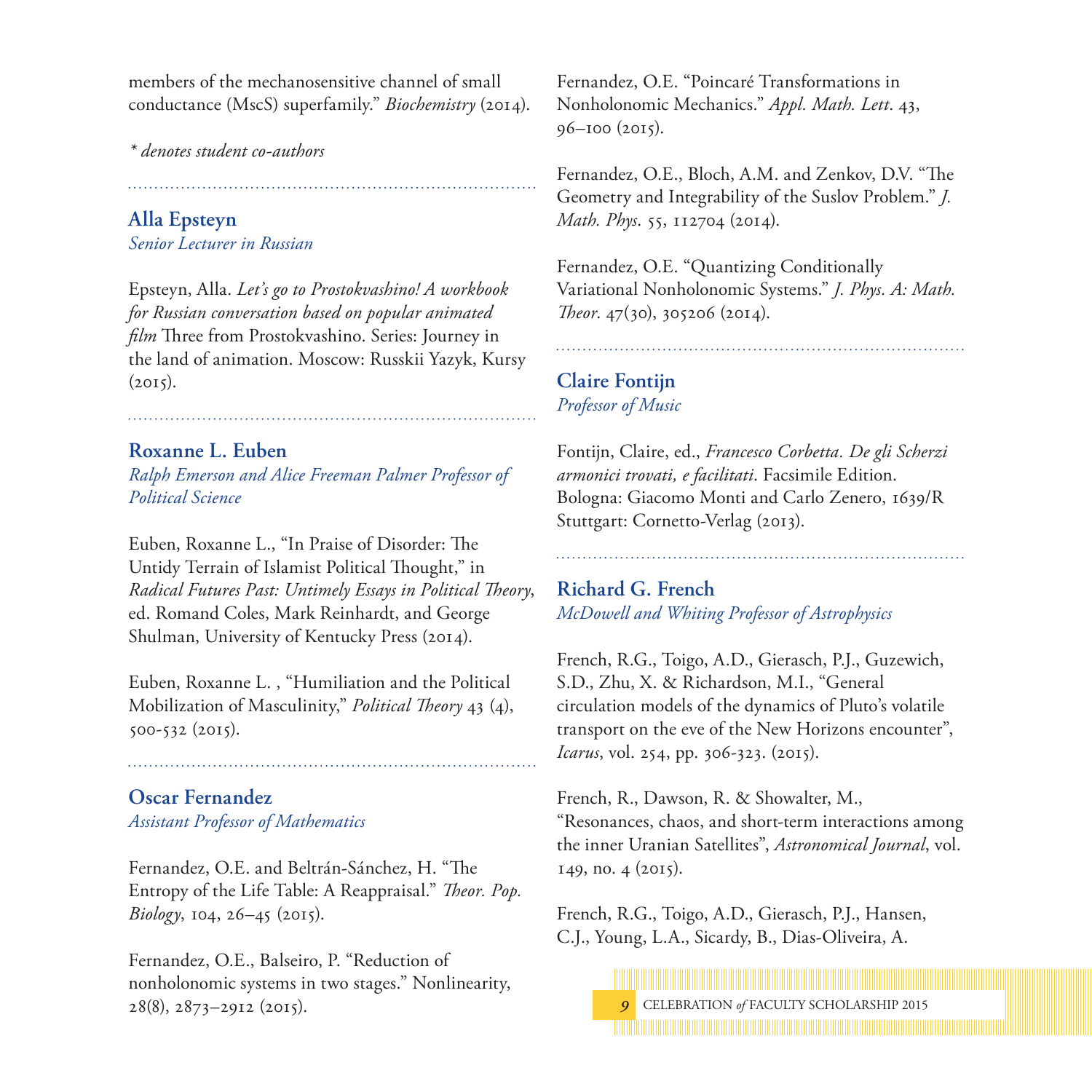& Guzewich, S.D., "Seasonal variations in Pluto's atmospheric tides", *Icarus*, vol. 246, pp. 247-267 (2015).

French, R.G., Throop, H.B., Shoemaker, K., Olkin, C.B., Ruhland, T.R. & Young, L.A., "Limits on Pluto's ring system from the June 12 2006 stellar occultation and implications for the New Horizons impact hazard", *Icarus*, vol. 246, pp. 345-351 (2015).

French, R.G., Nicholson, P.D., McGhee-French, C.A., Hedman, M.M., Marouf, E.A., Colwell, J.E., Lonergan, K. & Sepersky, T., "Noncircular features in Saturn's rings II: The C ring", *Icarus*, vol. 241, pp. 373-396 (2014).

French, R.G., Olkin, C.B., Young, L.A., Young, E.F., Buie, M.W., Howell, R.R., Regester, J., Ruhland, C.R., Natusch, T. & Ramm, D.J., "Pluto's atmospheric structure from the July 2007 stellar occultation", *Icarus*, vol. 239, pp. 15-22 (2014).

# **Alice T. Friedman** *Grace Slack McNeil Professor of Art*

Friedman, Alice, "Hiding in Plain Sight: Life, Love and the Queering of Domesticity," *Home Cultures*, special issue on *Gay Domesticity*, 12:2, 1-22 (2015).

Friedman, Alice. "Queer Old Things: Glamour, Memory, and Spatial Imagination," *Places Journal* (February 2015).

Friedman, Alice. "Poker Faces: Seeing Behind the Mask of Convention," *Docomomo Journal*, 51, special issue on housing and historic preservation, 68-73  $(2014).$ 

# **Charlene Galarneau** *Assistant Professor of Women's and Gender Studies*

Galarneau, Charlene, "Health Care Sharing Ministries and Their Exemption From the Individual Mandate of the Affordable Care Act," *Journal of Bioethical Inquiry*, 12(2): 269-282.

# **Elena Gascón-Vera** *Professor of Spanish*

Gascón-Vera, Elena, "La mujer desencializada en La piel que habito, de Pedro Almodóvar." *Agentes de cambio. Perspectivas cinematografías de España y Latinoamérica en el siglo XXI*, Madrid: Pliegos (2014).

# **Catherine Gilhuly**

*Associate Professor of Classical Studies*

Gilhuly, Catherine and Nancy Worman, eds., *Space, Place, and Landscape in Ancient Greek Literature and Culture*, Cambridge University Press (2014).

#### **Tracy Gladstone**

*Senior Research Scientist at the Wellesley Centers for Women*

Gladstone, T. G., Marko-Holguin, M., Rothberg, P., Nidetz, J., Diehl, A., DeFrino, D. T., Harris, M., Ching, E., Eder, M., Canel, J., Bell, C., Beardslee, W. R., Brown, C. H., Griffiths, K., & Van Voorhees, B. W. "An internet-based adolescent depression preventive intervention: study protocol for a randomized control trial." *Trials*, 16(1), 203 (2015).

Gladstone, T. R., Beardslee, W. R., & Diehl, A. "Interventions for Families Where a Parent has Depression", in A. Ruepert, D. Maybery, J. Nicholson,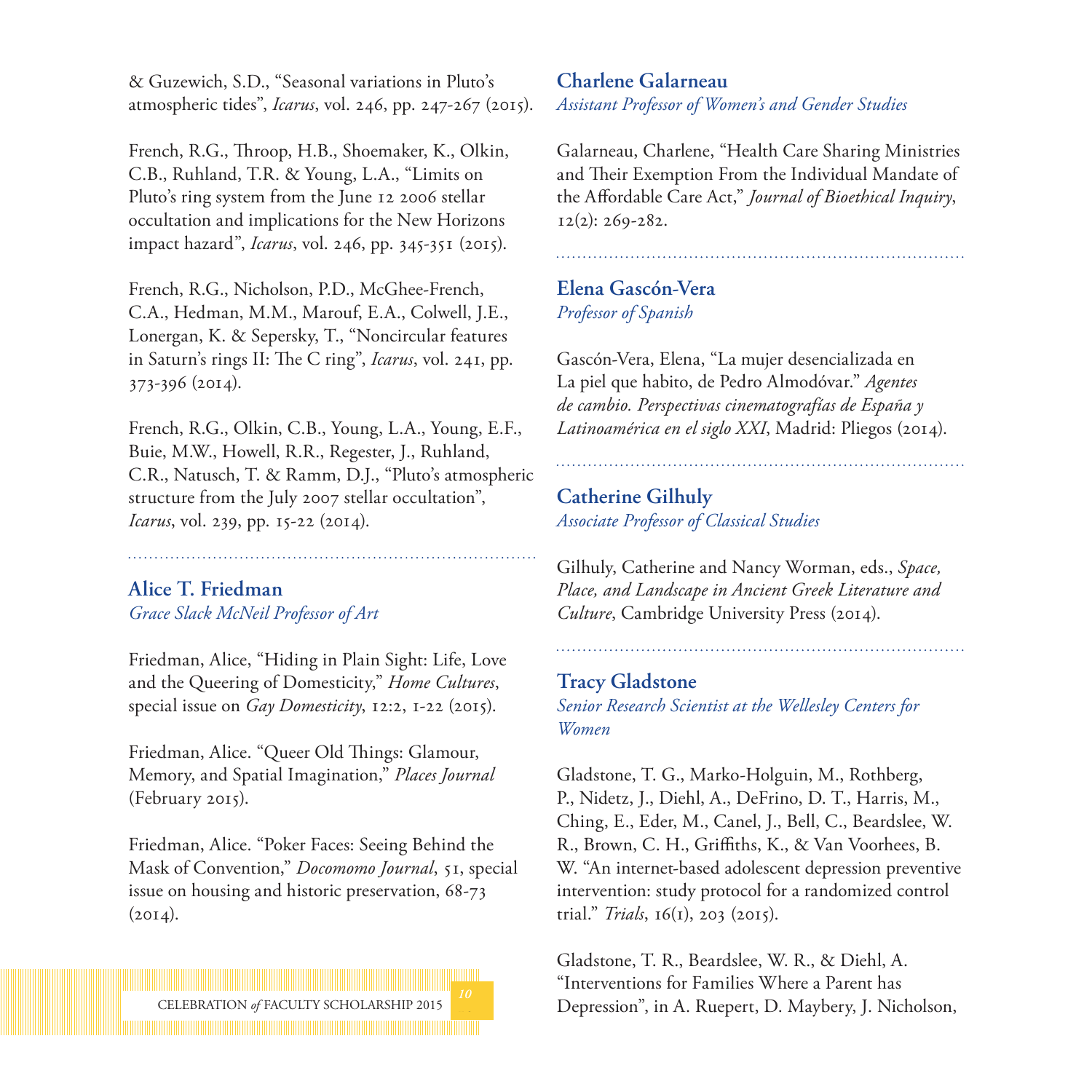M. Seeman, & M. Gopfert (Eds.) *Parental Psychiatric Disorders: Distressed Parents and their Families*. Cambridge University Press (2015).

Gladstone, T. R. G., Beardslee, W. R., & Diehl, A.. "The Impact of Parental Depression on Children." *Parental Psychiatric Disorders: Distressed Parents and their Families*, in A. Ruepert, D. Maybery, J. Nicholson, M. Seeman, & M. Gopfert (eds.), Cambridge University Press (2015).

# **Sharon Gobes** *Assistant Professor of Neuroscience*

Gobes, S.M.H., \*Chirathivat, N., and \*Raja, S.C., "Hemispheric dominance underlying the neural substrate for learned vocalizations develops with experience", *Scientific Reports*, 5 (1359) (2015).

Gobes, S.M.H, \*\* Moorman, S., \*\*van de Kamp, F.C., Zandbergen MA and Bolhuis JJ. "Learning-related brain hemispheric dominance in sleeping songbirds". *Scientific Reports*, 5 (9041), (2015).

 *\*\*these authors contributed equally \* denotes student co-authors*

# **Stacie Goddard**

*Jane Bishop '51 Associate Professor of Political Science*

Goddard, Stacie with Krebs, Ronald R. (eds.), "Rhetoric and Grand Strategy", in *Security Studies*. 24 (1) (Spring 2015).

Goddard, Stacie with Krebs, Ronald, "Rhetoric, Legitimation, and Grand Strategy", *Security Studies*,  $24(1)$ , 5-37, (Spring 2015).

Goddard, Stacie, "The Rhetoric of Power Politics: Hitler's Legitimation Strategies and the creation of uncertainty, 1935-1939" *Security Studies*, 24(1), 95-130 (Spring 2015).

# **Octavio Gonzalez** *Assistant Professor of English*

Gonzalez, Octavio, review of *Becoming Reinaldo Family, Sexuality, and the Cuban Revolution* By Jorge Olivares (Duke, 2013). *Sargasso: A Journal of Caribbean Literature, Language & Culture*.

Gonzalez, Octavio. Interview quoted. "What does the 'Q' in LGBTQ stand for?" USA Today (June 1, 2015).

# **Katherine E. Goodall** *Botany Postdoctoral Fellow*

Goodall, K., Bacon, C. M., and Mendez, V.E., "Shade tree diversity, carbon sequestration, and epiphyte presence in coffee agroecosystems: A decade of smallholder management in San Ramón, Nicaragua", *Agriculture, Ecosystems and Environment* (2015).

Goodall, K. and Colleran, B.. "In situ growth and rapid response management of flood-dispersed Japanese knotweed (*Fallopia japonica*)". *Invasive Plant Science and Management* 7(1), 84-92 (2014).

# **Katherine Grandjean**

*Assistant Professor of History*

Grandjean, Katherine, American Passage: *The Communications Frontier in Early New England*, Cambridge: Harvard University Press (January 2015).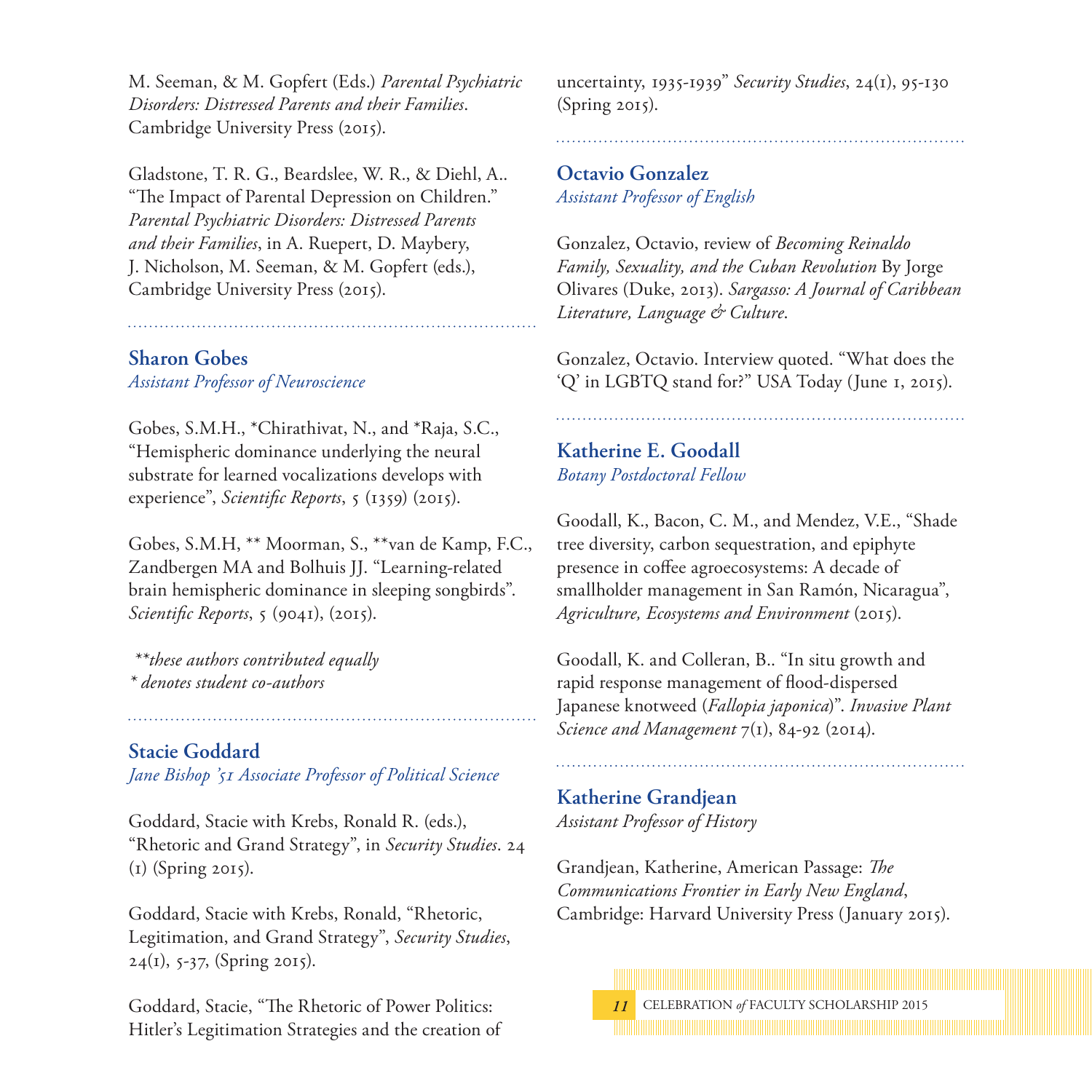# **Jennifer Grossman**

*Research Scientist at the Wellesley Centers for Women*

Grossman, J. M., Tracy, A. J., Richer, A. M., and Erkut, S., "The role of extended family in teen sexual health", *Journal of Adolescent Research*, 30(1), 31-56  $(2015).$ 

Grossman, J., Tracy, A., Richer, A., and Erkut, S., "Comparing Sexuality Communication Among Offspring of Teen Parents and Adult Parents: a Different Role for Extended Family", *Sexuality Research and Social Policy*, 1-8, (2015).

Grossman, J.M., Tracy A.J., Charmaraman, L., Ceder, I., and Erkut, S., "Protective effects of middle school comprehensive sex education with family involvement", *Journal of School Health*, 84(11), 739-47 (2014).

Grossman, J. M., and Porche, M. V., "Perceived gender and racial/ethnic barriers to STEM success", *Urban Education*, 49(6) 698-727 (2014).

## **Simon Grote** *Assistant Professor of History*

Grote, Simon, Review of *Religion and the Senses in Early Modern Europe*, ed. Wietse de Boer and Christine Göttler (Boston: Brill 2013), *Werkstatt Geschichte* 66 120-122, (2015).

# **Evelina Guzauskyte**

*Associate Professor of Spanish* 

Guzauskyte, Evelina, "Jonas Mekas, Moira vyniojo siūlus ir dainavo" ("Jonas Mekas: As She Spun, Moira

CELEBRATION *of* FACULTY SCHOLARSHIP 2015 *12*

Sang"), interview with the Lithuanian-American avantgarde filmmaker, film critic, and author, Jonas Mekas. Metaim *Lithuanian Writers' Union: Vilnius, Lithuania*, pp. 92-97 (December 2014).

# **David Haines** *Associate Professor of Chemistry*

Haines, D., Dong, M., \*Vattelana, A. M., Lam, P. C.-H., Orry, A. J.; Abagyan, R., Christopoulos, A., Sexton, P. M., Miller, L. J., "Development of a highly selective allosteric antagonist radioligand for the type 1 Cholecystokinin receptor and elucidation of its molecular basis of binding." *Molecular Pharmacology*, 87, 130-140 (2015).

*\* denotes student co-authors*

**Georgia Hall**

*Senior Research Scientist at the Wellesley Centers for Women*

Hall, Georgia, Wiecha, Jean L., Barned, Michelle, "Uptake of National AfterSchool Association physical activity standards among US after-school sites." *Preventive Medicine* (2014).

Hall, Georgia, Wiecha, Jean L., Beets, Michael W., Colabianchi, Natalie, Ferree, Anne, Hofman, Jennifer, Rauworth, Amy, "Promoting physical activity in outof-school programs: We built the bridge- Can we walk over it?" *Preventive Medicine*. Elsevier (2014).

Hall, Georgia, Wiecha, Jean L., issue eds. "Healthy Eating and Physical Activity in Out-of-School Time Settings". *New Directions for Youth Development*. Gil G. Noam, ed.-in-chief. National AfterSchool Association (Fall 2014).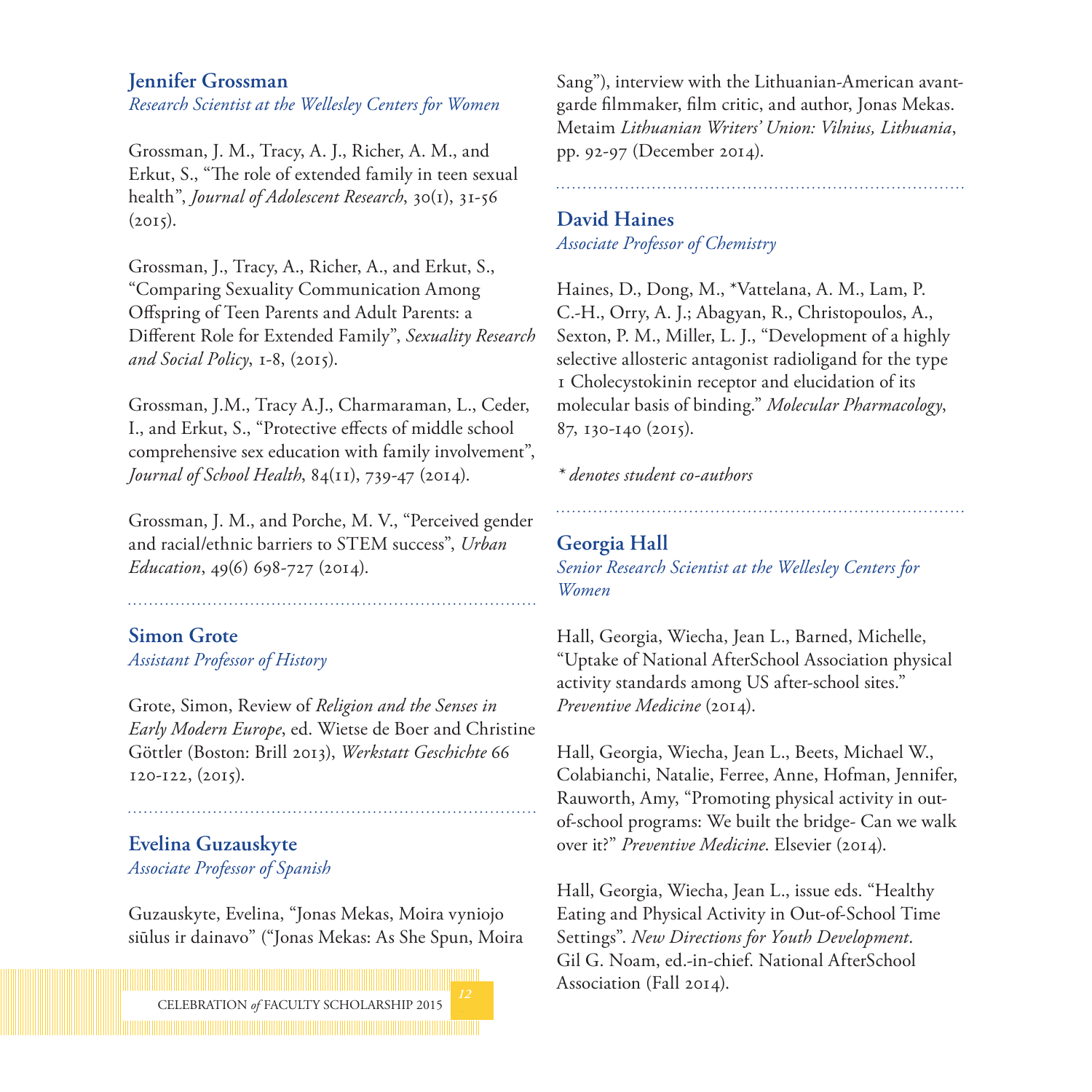## **Bunny Harvey** *Elizabeth Christy Kopf Professor of Art*

Harvey, Bunny. *Four Decades*, exhibit and catalog. Davis Museum (Fall 2015).

# **David Hawkins**

*Associate Professor of Geosciences*

Hawkins, D.P. and Wiebe, R.A., "Growth and Impact of a Mafic-Silicic Layered Intrusion in the Vinalhaven Intrusive Complex", Maine: *Journal of Petrology*, v. 56, No. 2, p. 273-298 (2015).

# **Michael J. Hearn**

*Professor of Chemistry*

Hearn, Michael J., Smaltz, Daniel J. and Cynamon, Michael H., "Synthesis and Antitubercular Activities in Vitro of New p-Aminosalicylic Ester Imines," *Letters in Drug Design and Discovery*, 11, 953-959 (2014).

# **Beth A. Hennessey**

*Professor of Psychology*

Hennessey, B.A, comment on "The Psychology of Creativity: A Critical Reading" by Vlad Petre Glaveanu. *Creativity: Theories, Research, Applications*  $(CTRA)$ ,  $2(1)$ ,  $32-37$   $(2015)$ .

Hennessey, B.A., "If I were secretary of education: A focus on intrinsic motivation and creativity in the classroom", *Psychology of Aesthetics, Creativity and the Arts*, 9, 187-192 (2015).

Hennessey, B. and Altringer, B.A., "Creativity across cultures", in I. Carlsson & E. Hoff (Eds), *Creativity: Theory and practice from psychological*  *perspectives*. Stockholm: Liber. (In Swedish), 233-254  $(2014).$ 

Hennessey, B.A., Moran, S., Altringer, B.A., and Amabile, T.M. "Extrinsic and intrinsic motivation", in P.C. Flood & Y. Freeney (Eds.), *Wiley encyclopedia of management: Organizational behavior* (Volume 11), 3rd edition. John Wiley & Sons (2014).

#### **Adrian Huang**

*Instructor in Science Laboratory, Chemistry*

Huang, A., Wo, K., Pierson, A., Lee, S.Y.C., Yang, E., and Johnson, C., "5-Hydroxyl Hydantoins via One-Pot Microwave-Assisted Air Oxidation of Ugi Products". *Journal of Heterocyclic Chemistry.* (2015).

**Jonathan Imber**

*Jean Glasscock Professor of Sociology*

Imber, Jonathan, "Academic Freedom as a Basis for Self-governance" in *Liberal Learning and the Art of Self-Governance*, Emily Chamlee-Wright, ed. New York: Routledge Frontiers of Political Economy (2015).

Imber, Jonathan, new introduction, "The Vocation of Charles Horton Cooley." *Life and the Student: Roadside Notes on Human Nature, Society, and Letters*. Charles Horton Cooley. New Brunswick, NJ: Transaction Publishers. pp. vii-xxiv (2015).

Imber, Jonathan, "Certain Folkways and Uncertain Mores." *On Folkways and Mores: William Graham Sumner Then and Now*. Philip D. Manning, ed. New Brunswick, NJ: Transaction Publishers. pp. 51-58  $(2015).$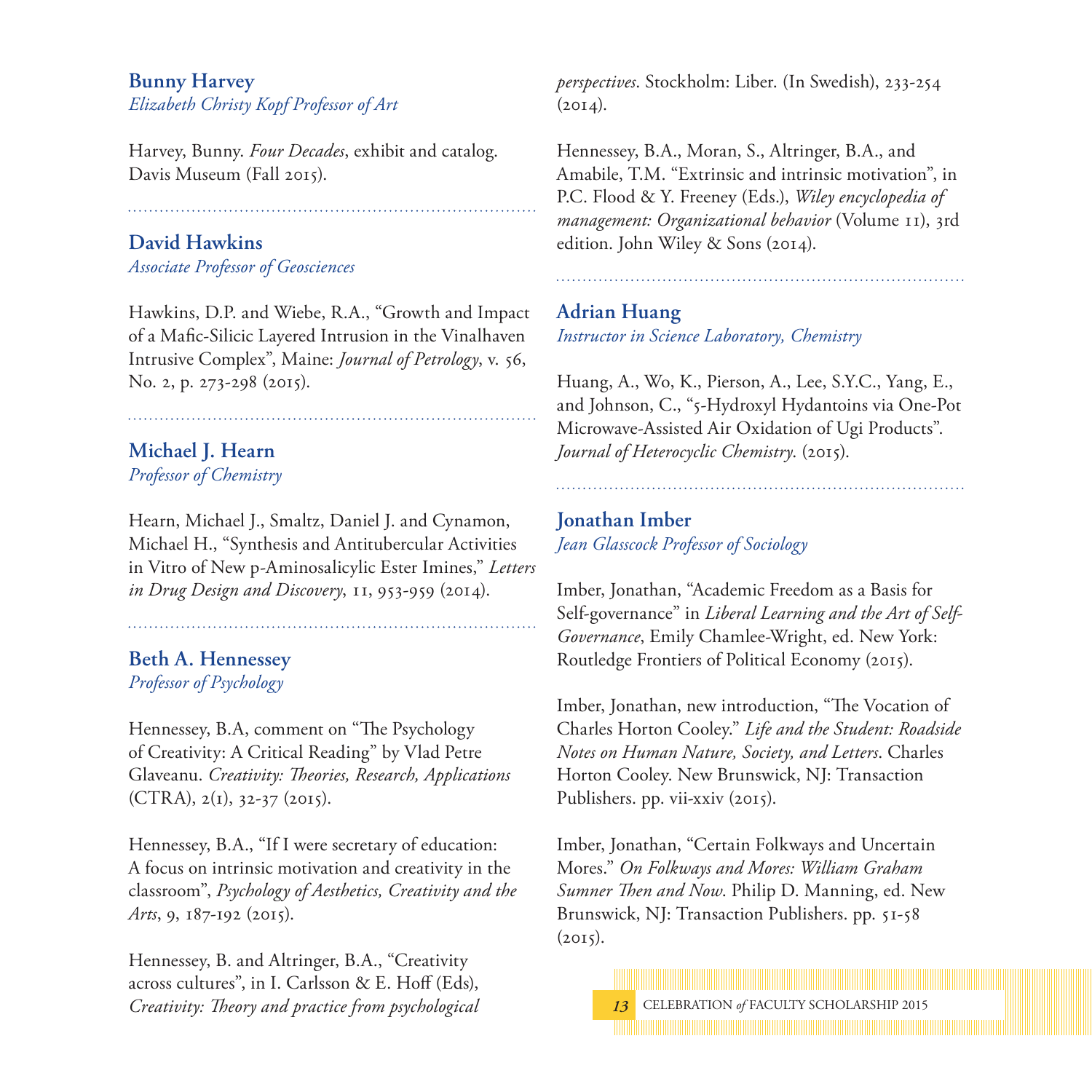#### **Laura Jeppesen** *Senior Music Performance Faculty*

Boston Early Music Festival. Charpentier's *La Descente d'Orphée aux Enfers and La Couronne de Fleurs*. Dir. Robert Mealy, Paul O'Dette, Stephen Stubbs. **Perf. Laura Jeppesen**, Aaron Sheehan, Amanda Forsythe, Teresa Wakim, Mireille Lebel, BEMF Vocal Ensemble, and BEMF Chamber Ensemble. CPO, 2014. CD.

# **William Joseph**

*Professor of Political Science*

Joseph, William, Kesselman, Mark, Krieger, Joel (co-eds), *Introduction to Comparative Politics: Political Challenges and Changing Agendas*, 7th ed.

# **Joseph Joyce** *M. Margaret Ball Professor of Economics*

Joyce, Joseph P. and DeLean, Tess, "Stock Markets and the Costs of Banking Crises," *Journal of Financial Economic Policy*, vol. 6 no. 4 (2014).

# **Margaret Keane** *Professor of Psychology*

Keane, M.M., Palombo, D., and Verfaellie, M., "The medial temporal lobes are critical for reward-based decision making under conditions that promote episodic future thinking." *Hippocampus*, 25, 345-353  $(2015).$ 

Keane, M.M., and Verfaellie, "Attention and implicit memory: Priming-induced benefits and costs have

CELEBRATION *of* FACULTY SCHOLARSHIP 2015 *14*

distinct attentional requirements." *Memory and Cognition*, 43, 216-225 (2015).

Keane, M.M., Race, E., and Verfaellie, M., "Sharing mental simulations and stories: Hippocampal contributions to discourse integration." *Cortex*, 63, 271-281 (2015).

Keane, M.M., Verfaellie, M., and Bousquet, K., "Medial temporal and neocortical contributions to remote memory for semantic narratives: Evidence from amnesia." *Neuropsychologia*, 61, 105-112 (2014).

# **David Kelley** *Assistant Professor of Art*

Kelley, David, Commonwealth and Council, Los Angeles, CA, Exhibition titled *Primarily Domestic*, (Sept. 12- Oct.17, 2015).

Kelley, David, Museum of Modern Art, New York, NY, Exhibition titled *Flotsam Jetsam*, (April - September 2014).

# **Group Exhibitions:**

En/Em Art Space, Sacramento, CA, *Off the Grid*, curated by Susette Min, (July-August, 2015).

Temporary Agency, Brooklyn, New York, *Memories of Underdevelopment*, (February 2015).

Nanjing Art Museum, Nanjing China, *In|Outsourcing*, (November 2014).

New Art Center, Newton, MA, Far From *Indochine*, (September 2014).

The Bank, Shanghai, China, *Topophilia*, (March 2014).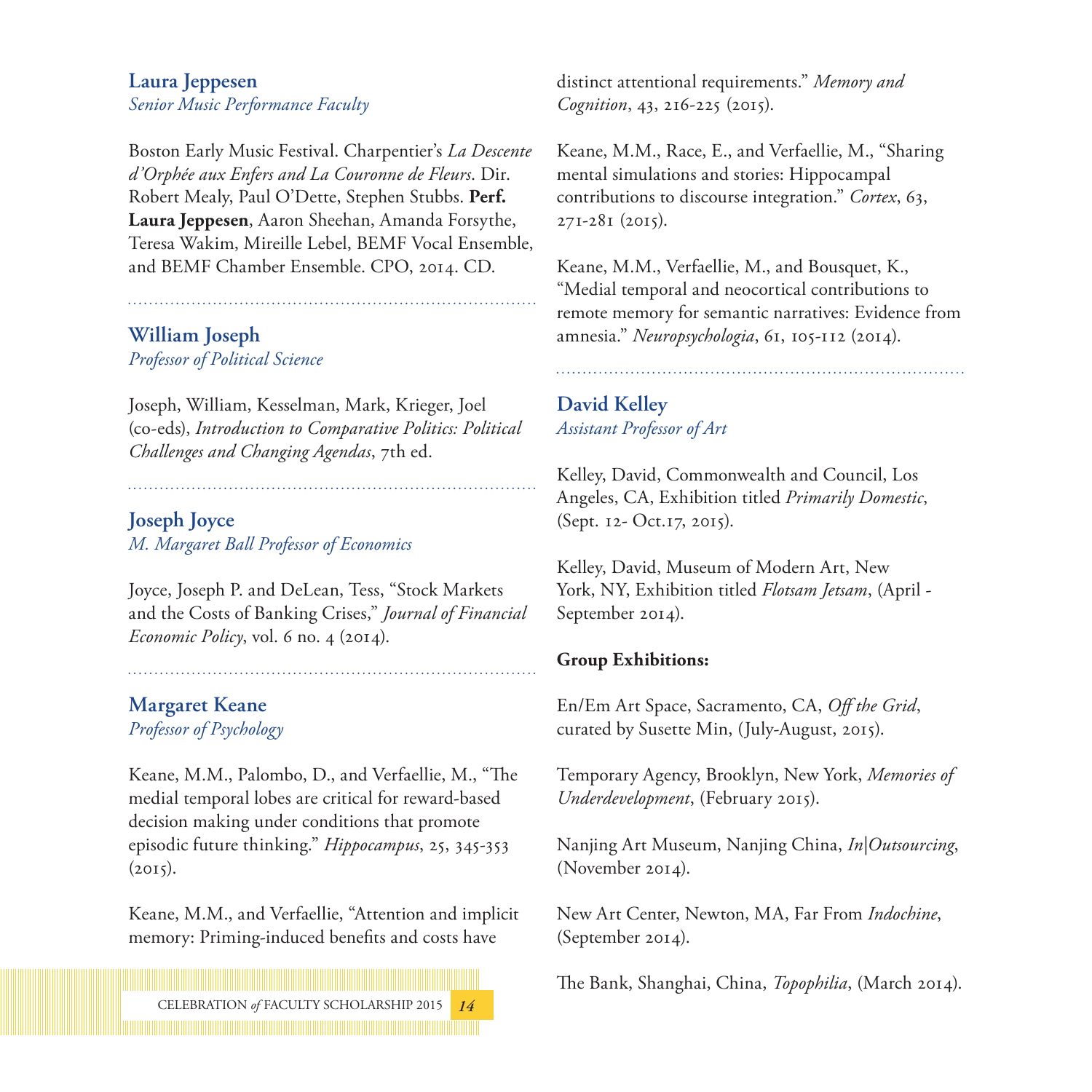White Box, Portland Oregon, *Picturing Global China*, (February 2014).

## **Megan Kerr**

*Professor of Mathematics*

Kerr, Megan M., "New examples of non-symmetric Einstein solvmanifolds of negative Ricci curvature", *Annals of Global Analysis and Geometry*, 46 , 281-291  $(2014).$ 

#### **Pinar Keskin**

*Assistant Professor of Economics*

Keskin, Pinar with Richard Hornbeck, "Does Agriculture Generate Local Economic Spillovers? Short-run and Long-run Evidence from Ogallala Aquifer" *American Economic Journal: Economic Policy*, 7(2), 192-213 (2015).

**Vanja Klepac-Ceraj** *Assistant Professor of Biological Sciences*

Klepac-Ceraj, V., Belstrom, D., Fiehn, N. E., Nielsen, C. H., Paster, B. J., Twetman, S., and Holmstrup, P. "Differentiation of salivary bacterial profiles of subjects with periodontitis and dental caries." *J Oral Microbiol*, v. 7, p. 27429 (2015).

Klepac-Ceraj, V., Lin, S. W., Freedman, N.D., Shi, J., Gail, M. H., Vogtmann, E., Yu, G., Paster, B. J., Dye, B. A., Wang, G. Q., Wei, W. Q., Fan, J. H., Qiao, Y. L., Dawsey, S. M., and Abnet, C. C., "Beta-diversity metrics of the upper digestive tract microbiome are associated with body mass index." *Obesity (Silver Spring*), v. 23, no. 4, p. 862-869 (2015).

Klepac-Ceraj, V., Smith, V. H., \*Rubinstein, R. J., \*Park, S., and Kelly, L. "Microbiology and ecology are vitally important to premedical curricula." *Evol Med Public Health*, v. 2015, no. 1, p. 179-192 (2015).

Klepac-Ceraj, V., Vogtmann, E., Flores, R., Yu, G., Freedman, N. D., Shi, J., Gail, M. H., Dye, B. A., Wang, G. Q., Paster, B. J., Wei, W. Q., Guo, H. Q., Dawsey, S. M., Qiao, Y. L., and Abnet, C. C. "Association between tobacco use and the upper gastrointestinal microbiome among Chinese men." *Cancer Causes Control*, v. 26, no. 4, p. 581-588 (2015).

Klepac-Ceraj, V., Yu, G., Dye, B. A., Gail, M. H., Shi, J., Paster, B. J., Wang, G. Q., Wei, W. Q., Fan, J. H., Qiao, Y. L., Dawsey, S. M., Freedman, N. D., and Abnet, C. C. "The association between the upper digestive tract microbiota by HOMIM and oral health in a population-based study in Linxian, China." *BMC Public Health*, v. 14, p. 1110 (2014).

*\* denotes student co-authors*

**Nicholas Knouf**

*Assistant Professor of Cinema and Media Studies*

Knouf, Nicholas A., "Communication in the Wake of Snowden," *Media-N: Journal of the New Media Caucus*  10, no. 1 (2014).

**Philip Kohl** *Kathryn W. Davis Professor of Anthropology*

Kohl, Philip, *Nature and Antiquities the Making of Archaeology in the Americas*, published by University of Arizona Press (Dec. 2014).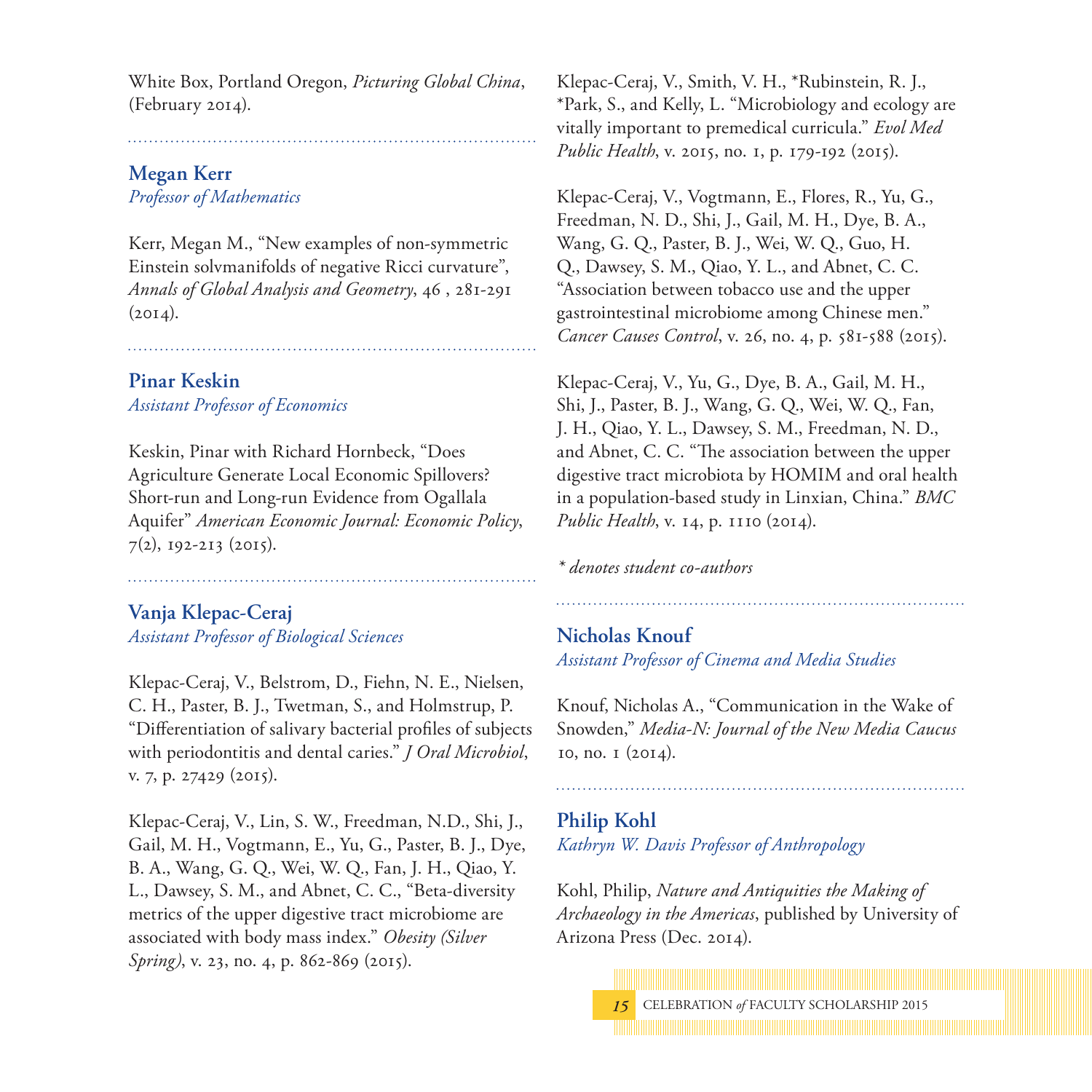#### **Karen Lange** *Assistant Professor of Mathematics*

Lange, Karen, D'Aquino, Paola, and Kuhlmann, Salma, "A valuation theoretic characterization of recursively saturated real closed fields", *Journal of Symbolic Logic*, 80(1), pp 194-206 (2015).

# **Mary Lefkowitz**

*Andrew W.Mellon Professor Emerita in the Humanities and Professor Emerita of Classical Studies*

Lefkowitz, Mary and Pomeroy, S. B., review "Pythagorean Women: Their History and Writings", *Classical Journal-Online* 2015.05.09 (2015).

# **Peggy Levitt**

*Professor of Sociology*

Levitt, Peggy. *Artifacts and Allegiances: How Museums Put the Nation and the World on Display*. Berkeley and Los Angeles: University of California Press (2015).

Levitt, Peggy with Holdaway, Jennifer, Fang, Jing, and Rajaram, N., "Mobility and Health Sector Development in China and India", *Social Science and Medicine* 130:268-275 (2015).

Levitt, Peggy with Boccagni, Paolo and Lafleur, Jean-Michel, "Transnational Politics as Cultural Circulation: Toward a Conceptual Understanding of Migrant Political Participation on the Move", *Mobilities* (2015).

# **Margery Lucas** *Professor of Cognitive and Linguistic Sciences*

Lucas, M., review of *A Troublesome Inheritance: Genes, Race, and Human History* by Nicholas Wade. *Society*, 51(6), 698-700 (2014).

Lucas, M., "Much ado about money." Review of *The New Psychology of Money*, by A. Furnham, *PsycCRITIQUES*, 59(51) (2014).

Lucas, M., review of *The Language Hoax: Why the World Looks the Same in Any Language* by John McWhorter, *Society*, 52(3), 292-294 (2015).

# **Barry Lydgate** *Professor of French*

Lydgate, Barry and Capretz, Pierre J. French in Action, *A Beginning Course in Language and Culture*, Third Edition, Part 2. New Haven: Yale University Press  $(2015).$ 

# **Jing-Heng Ma** *Mayling Soong Professor of Chinese*

Ma, Jing-heng Sheng and Ross, Claudia, *Mandarin Chinese Grammar: A Practical Guide*. Second Edition. London and New York: Routledge Taylor & Francis Group (2014).

# **Frances G. Malino**

*Sophia Moses Robison Professor of Jewish Studies*

Malino, F. G.. "Robert Briscoe, Jewish Lord Mayor of Dublin: Revisiting the Irish-Jewish Connection," *The Individual in History: Essays in Honor of Jehuda Reinharz, Chaeran Y. Freeze, Sylvia Fuks Fried, and*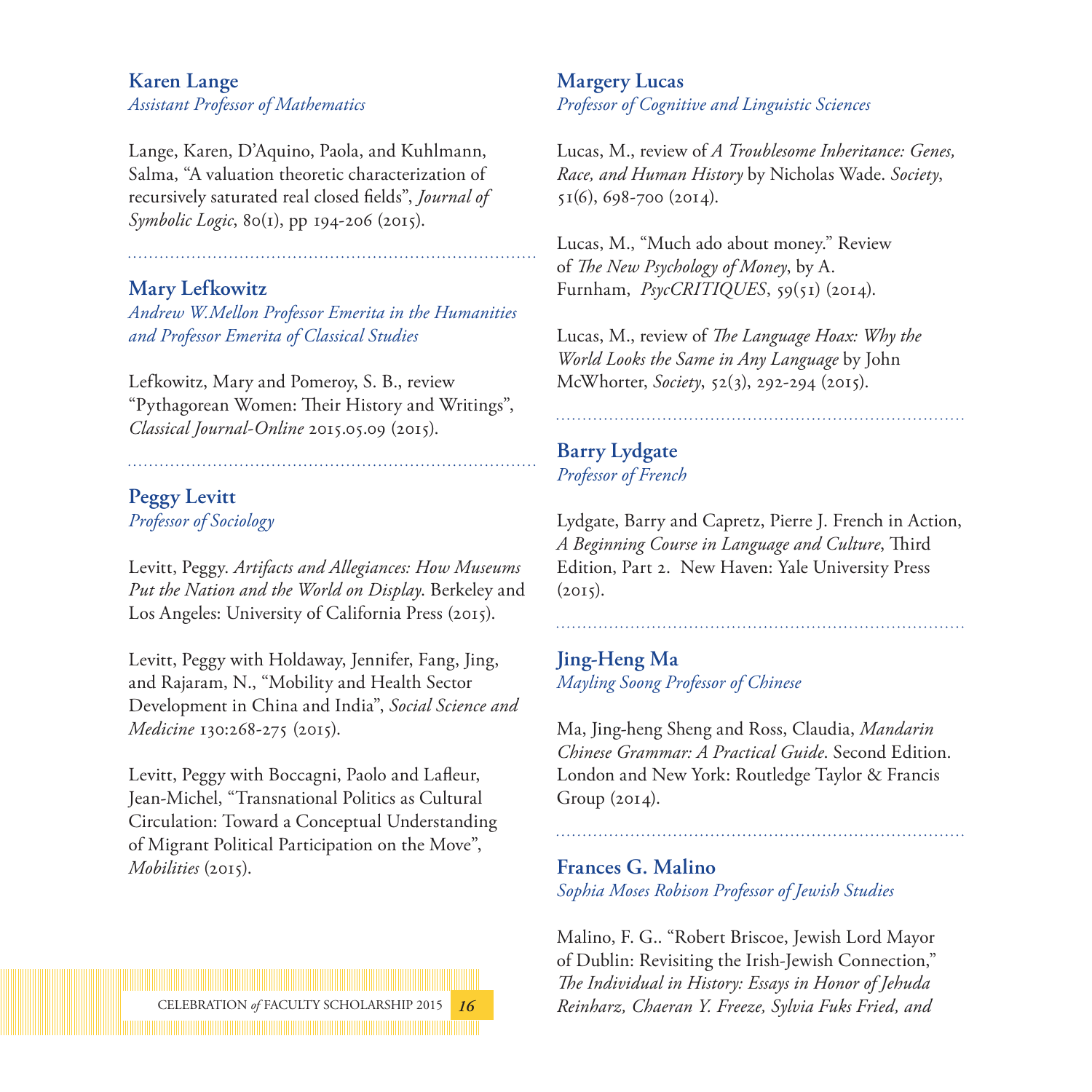*Eugene R. Sheppard*, eds. Brandeis University Press. pp. 97-111 (2015).

# **Catherine Masson**

*Professor of French*

Masson, Catherine and Erickson-Bouzrara, Nancy, eds., with Aurore Evain. *Théâtre de femmes de l'Ancien Régime*. Tome I: XVIe siècle. [reedition of *Théâtre de femmes de l'Ancien Régime*. Vol. 1 : XVIe siècle. Saint-Etienne, coll. « La cité des dames » nº 5, 2006.] Paris, Classiques Garnier (2014).

Masson, Catherine, "Les sœurs Verrières : Marie-Geneviève Rinteau (1728-1775) et Geneviève-Claude Rinteau (1734-1785)", *George Sand Studies*, vol. 32, pp. 167-171 (2013).

Masson, Catherine, Review of *The Art of Theater. Word, Image, Performance in France and Belgium*. C. 1830-1910 edited by Claire Moran, Oxford: Peter Lang, 2013. *Nineteenth-Century French Studies* 43.1-2 (Fall-Winter 2014-2015).

#### **Irene Mata**

*Associate Professor of Women's and Gender Studies*

Mata, Irene. *Domestic Disturbances: Re-Imagining Narratives of Gender, Labor, and Immigration*. Austin: UT Press (2014).

Mata, Irene & Matthaei, Julie, "Wellesley's Ever-Expanding Womanhood," *Al Jazeera* (May 5, 2015).

# **Julie Matthaei**

*Professor of Economics*

Matthaei, Julie & Mata, Irene , "Wellesley's Ever-Expanding Womanhood," *Al Jazeera* (May 5, 2015).

Matthaei, Julie, "The Time for a New Economics is at Hand," *Al Jazeera*, (March 8, 2015).

Matthaei, Julie , "Businesses Don't Live in Fear of Animal Rights Activists, So Why Charge Them as Terrorists?" *The Guardian* (February 19, 2015).

Matthaei, Julie, "Letter to Treasury Secretary Lew," *Truthout*, (January 26, 2015).

# **Erich Hatala Matthes** *Assistant Professor of Philosophy*

Matthes, Erich Hatala, "Impersonal Value, Universal Value, and the Scope of Cultural Heritage", *Ethics*, Vol. 124, No. 4: 999-2027 (2015).

# **Adam G. Matthews**

*Visiting Lecturer in Biological Sciences*

Matthews, A.G., Briggs, C.E., Yamanaka, K., Small, T.N., Mooster, J.L., Bonilla, F.A., Oettinge, M.A., Butte, M.J., "Compound heterozygous mutation of Rag1 leading to Omenn Syndrome." *PLoS One*. Apr 7;10(4):e0121489. eCollection. (2015).

Matthews, A.G., Little, A.J., Oettinger, M.A., Roth, D.B., Schatz, D.G., "The Mechanism of V(D) J Recombination." In: Honjo T, Alt FW, editors. *Molecular Biology of B cells*, *2nd Ed*. Elsevier (2015).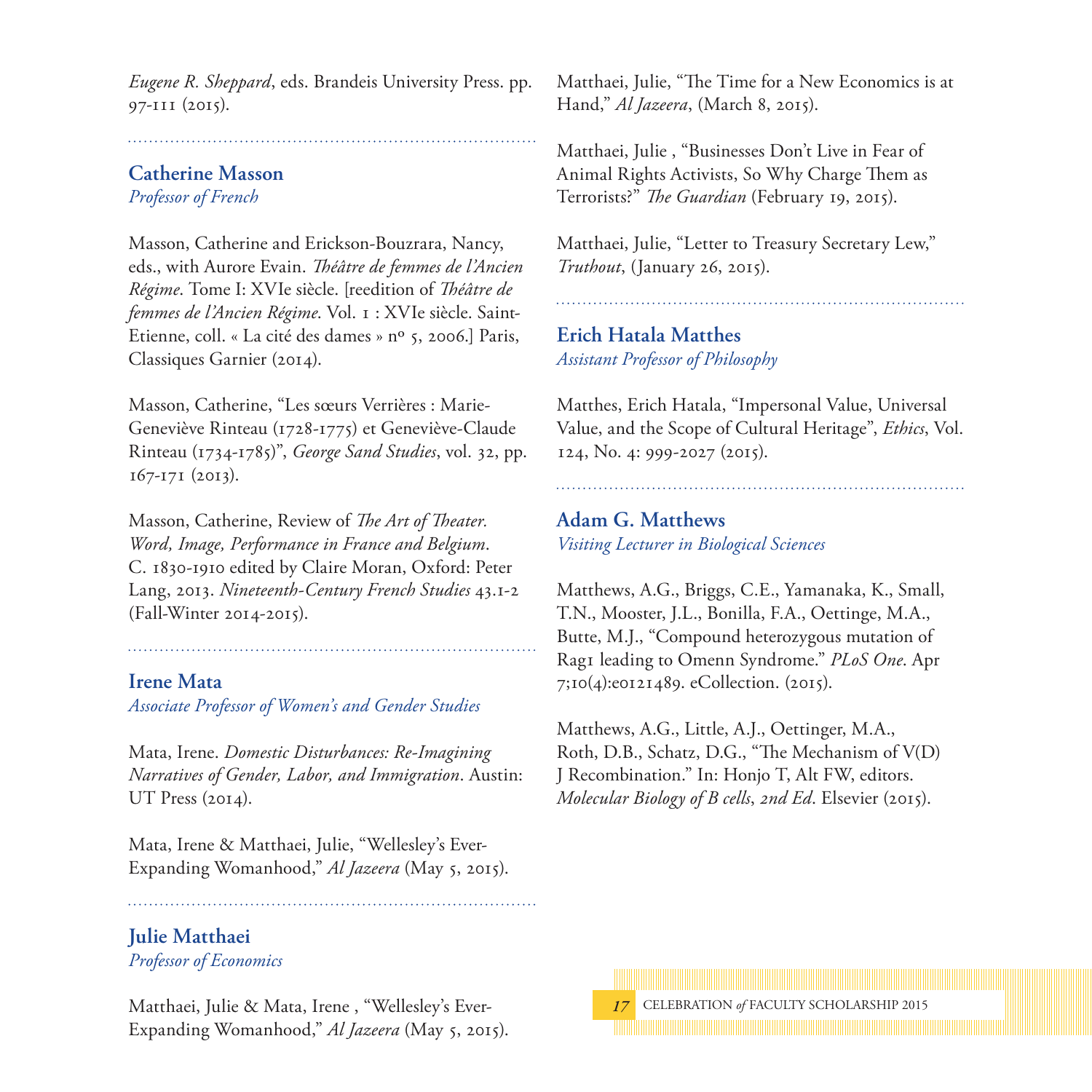# **Heather Mattila**

*Associate Professor of Biological Sciences*

Mattila, H.R., Lee, F.J, Rusch, D.B, Stewart, F.J., Newton, I.L.G., "Saccharide breakdown and fermentation by the honey bee gut microbiome." *Environmental Microbiology*, 17: 796–815 (2015).

Mattila H.R., Tarpy, D.R., and Newton, I.L.G., "Development of the honey bee gut microbiome throughout the queen-rearing process." *Applied and Environmental Microbiology*, 81: 3182–3191 (2015).

Mattila, H.R., Richards, J., Carr-Markell, M., Hefetz, A., and Grozinger, C.M., "Queen-produced volatiles change dynamically during reproductive swarming and are associated with changes in honey bee (*Apis mellifera*) worker behavior." *Apidologie* (2015).

Mattila, H.R. and Scofield, H.N. "Honey bee workers that are pollen stressed as larvae become poor foragers and waggle dancers as adults." *PLoS ONE*, 10: e0121731 (2015).

Mattila, H.R., Liang, Z.S., Rodriguez-Zas, S.L., Southey, B.R. Southey, Seeley, T.D. Seeley, and Robinson, G.E.., "Comparative brain transcriptomic analyses of novelty seeking across distinct behavioral contexts in honey bees." *Proceedings of the Royal Society of London* B, 281: UNSP 20141868 (2014).

# **Kim McLeod**

*Professor of Astronomy*

McLeod, K.K., Galache, J. L., Beeson, C. L., and Elvis, M. "The Need for Speed in Near Earth

CELEBRATION *of* FACULTY SCHOLARSHIP 2015 *18*

Characterization", *Journal of Planetary and Space Science 111,* 155, (2015).

# **Patrick McEwan** *Professor of Economics*

McEwan, P. J., "Improving learning in primary schools of developing countries: A metaanalysis of randomized experiments." *Review of Educational Research*, 85, 353- 394 (2015).

McEwan, P. J., Murphy-Graham, E., Torres Irribarra, D., Aguilar, C., & Rápalo, R. "Improving middle school quality in poor countries: Evidence from the Honduran Sistema de Aprendizaje Tutorial." *Educational Evaluation and Policy Analysis*, 37, 113-137 (August 2015).

McEwan, P. J., Butcher, K., & Weerapana, A. "The effects of an anti-grade-inflation policy at Wellesley College." *Journal of Economic Perspectives*, 28, 189-204  $(2014).$ 

McEwan, P. J., Lucas, A. M., Ngware, M., and Oketch, M., "Improving early-grade literacy in East Africa: Experimental evidence from Kenya and Uganda." *Journal of Policy Analysis and Management*, 33, 950-974 (2014).

#### **Panagiotis Takis Metaxas** *Professor of Computer Science*

Metaxas, P. and Mustafaraj, E., "Sifting the Sand on the River Bank: Social Media as a Source for Research Data". *Information Technology* ITIT-14-1047 (2014).

Metaxas, P., Schoder, D., Putzke, J., Gloor, P. and Fischbach, K., "Information Systems for 'Wicked Problems'." *Journal of Business & Information Systems Engineering*, Springer (2014).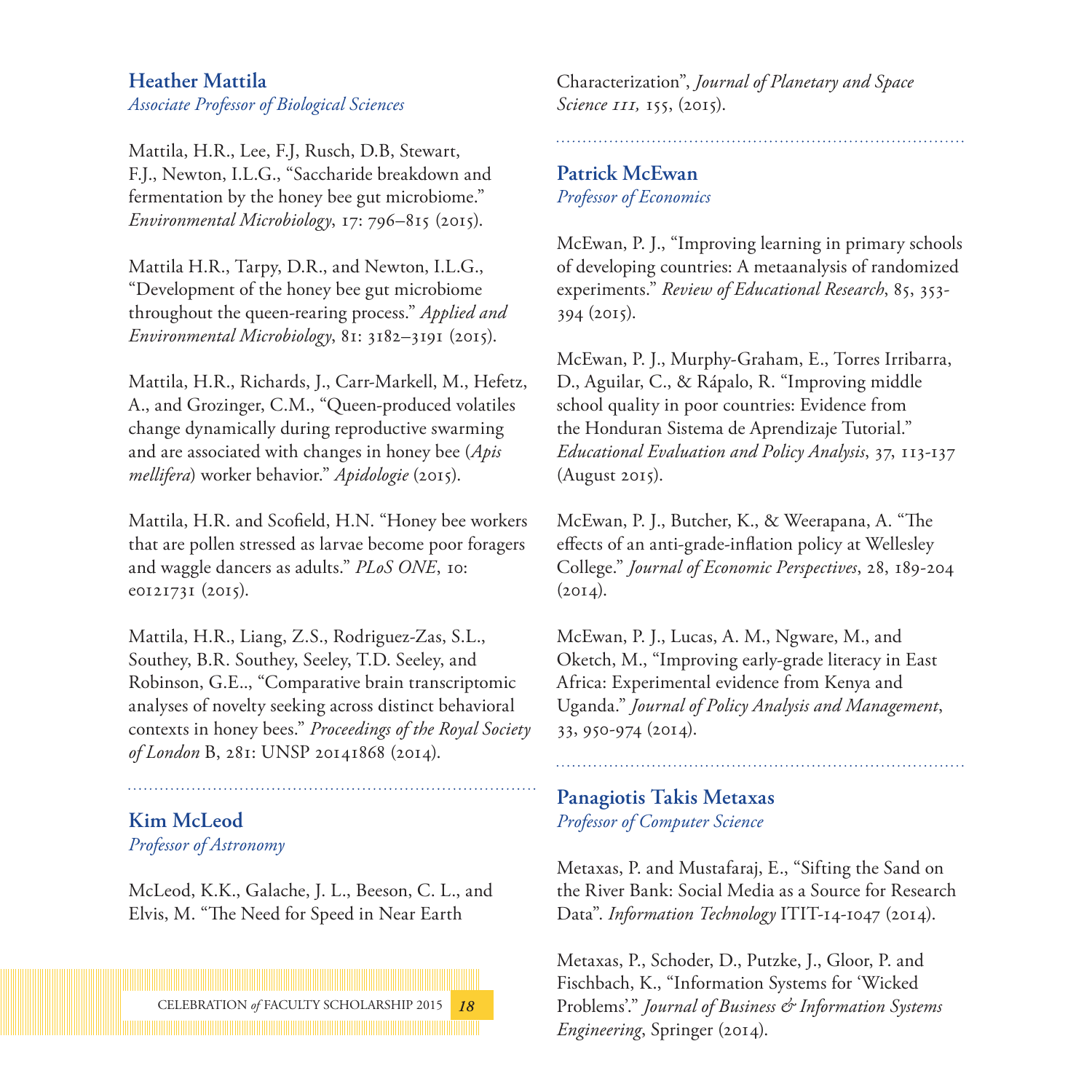Metaxas, P., Finn, Samantha, Mustafaraj, Eni, \*O'Keeffe, Megan, \*Tang, Lindsay, \*Tang, Susan, and \*Zeng, Laura, "Trails: A System for Monitoring the Propagation of Rumors on Twitter", Oral presentation. *In the Proc. of Computation and Journalism* (October 23, 2014).

Metaxas, P., Finn, Samantha and Mustafaraj, Eni, "The Co-Retweeted Network and its use for Measuring the Perceived Political Polarization" *WEBIST* 2014, Barcelona, Spain (April 2014).

#### *\* denotes student co-authors*

#### **Susan Meyer**

*Professor of English*

Meyer, Susan, "Contamination, Modernity, Health, and Art in Edith Wharton and Willa Cather," *Cather Studies* 10, 97-115 (2015).

Meyer, Susan Lynn, *New Shoes*. Illus. Eric Velasquez. New York: Holiday House (2015).

#### **Katrin Monecke**

*Assistant Professor of Geosciences*

Monecke, K., Templeton, C.K., Finger, W., Houston, B., Luthi, S., McAdoo, B.G., Meilianda, E. Storms, J.E.A., Walstra, D.-J., Amna, R., Hood, N., Karmanocky III, F.J., Nurjanah, I. Rusydy, S.U. Sudrajat, "Beach ridge patterns in West Aceh, Indonesia, and their response to large earthquakes along the northern Sunda trench." *Quat. Sci Rev.*, 113 pp. 159–170 (2015).

## **Marianne Moore** *Frost Professor of Environmental Science*

Moore, M.V., Hampton, S.E., Ozersky, T., Stanley, E.H., Polashenski, C.M., and Galloway, A.W.E.. "Heating up a cold subject: prospects for underice plankton research in lakes." *Journal of Plankton Research* 0(0):1-8. (2015).

Moore, M.V., Hampton, S.E., Gray, D.K., Izmest'eva, L.R. Ozersky, T., "The rise and fall of plankton: long-term changes in the vertical distribution of algae and grazers in Lake Baikal, Siberia." *PLoS ONE*: 9(2): e88920. (2014).

Moore, M.V., Hampton, S.E., Ferwerda, C. J., Gray, D.K., Ozersky, T., Silow, E.A., Woo, K. "Lake-Wide Physical and Biological Trends Associated with Warming in Lake Baikal." Annual meeting of ASLO, Granada, Spain. (February 2015).

Moore, M.V., Ozersky, T., \*Deng, X., Pastukhov, M.V., Poste, A.E. "Using Seal Teeth To Reconstruct 80 Years Of Heavy Metal Pollution In Lake Baikal." Annual meeting of ASLO, Granada, Spain. (February 2015).

Moore, M.V., Poste, A. E., Pastukhov, M.V., Ozersky, T. "Contemporary and Historical Hg Accumulation in the Lake Baikal Seal: Patterns, Predictors and Toxicological Implications." Annual meeting of ASLO, Granada, Spain. (February 2015).

Moore, M.V., Margalef Award Address: "Ramon Margalef and Bridging the Salty Divide", Annual meeting of the Association for the Sciences of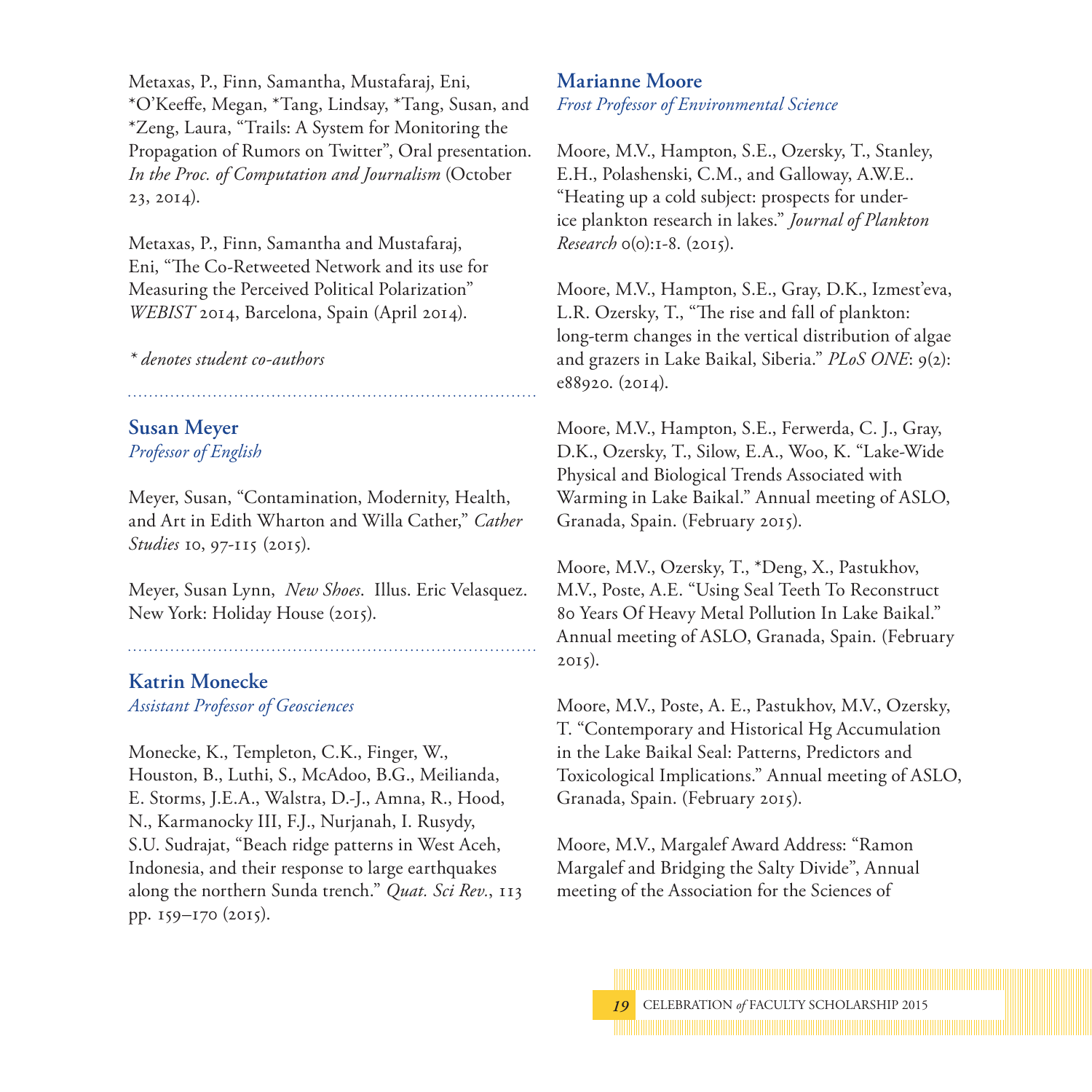Limnology and Oceanography (ASLO), Granada, Spain. (February, 2015).

*\* denotes student co-authors*

# **Craig Murphy**

*Betty Freyhof Johnson '44 Professor of Political Science*

Murphy, Craig N., . "Dignity, Human Security, and Global Governance". *Journal of Human Security Studies,* 4(1): 1-12 (2015).

Murphy, Craig N., "The Last Two Centuries of Global Governance". *Global Governance* 21(2): 189-96 (2015).

Murphy, Craig N. and Yates, JoAnne, "The Globalizing Governance of International Communications: Market Creation and Voluntary Consensus Standard Setting". *Journal of Policy History*, 27(3): 550-58 (2015).

Murphy, Craig N., "Imperial Legacies in the United Nations Development Programme" in *Legacies of Empire: Imperial Roots of the Contemporary Global Order*, Sandra Halpern and Ronen Palan, eds, Cambridge University Press (2015).

# **Jacqueline Musacchio** *Professor of Art*

Musacchio, Jacqueline, "Plaster Casts, Peepshows, and a Play: Lorado Taft's Humanized Art History for America's Schoolchildren." *The Journal of Aesthetic Education*, 48, n. 4: 17-33 (Winter 2014).

Musacchio, Jacqueline. "Mapping the 'White, Marmorean Flock:' Anne Whitney Abroad, 1867- 1868," *Nineteenth-Century Art Worldwide* 13, n. 2 (Autumn 2014).

Musacchio, Jacqueline. "Adultery, Cuckoldry, and House Scorning in Florence: The Case of Bianca Cappello." In *Cuckoldry, Impotence, and Adultery in Europe (15th – 17th century)*, ed. Sara F. Matthews Grieco, 11-34. Aldershot: Ashgate (2014).

# **Eni Mustafaraj** *Assistant Professor of Computer Science*

Mustafaraj, Eni, Metaxas, Panagiotis Takis, "Sifting the sand on the riverbank: Social media as a source for research data." 230-239. *Information Technology*, Volume 56, Number 5, De Gruyter Publishing. (October 2014).

Mustafaraj, Eni, Metaxas, Panagiotis Takis, Finn, Samantha, "Using TwitterTrails.com to Investigate Rumor Propagation." *CSCW Companion 2015*, 69-72 (March 2015).

Mustafaraj, Eni, Bu, Jessica, "The Visible and Invisible in a MOOC Discussion Forum" at ACM L@S 2015 (Learning at Scale): 351-354 (March 2015).

Mustafaraj, Eni, Metaxas, Panagiotis Takis, Wong, Kily, Zeng, Laura, O'Keefe, Megan, Finn, Samantha, "What Do Retweets Indicate? Results from User Survey and Meta-Review of Research." at the AAAI ICWSM 2015: 658-661. (May 2015).

Mustafaraj, Eni, Finn, Samantha, Metaxas, Panagiotis, "Spread and Skepticism: Metrics of Propagation on Twitter" (Extended Abstract) at the ACM WebSci 2015 (June 2015).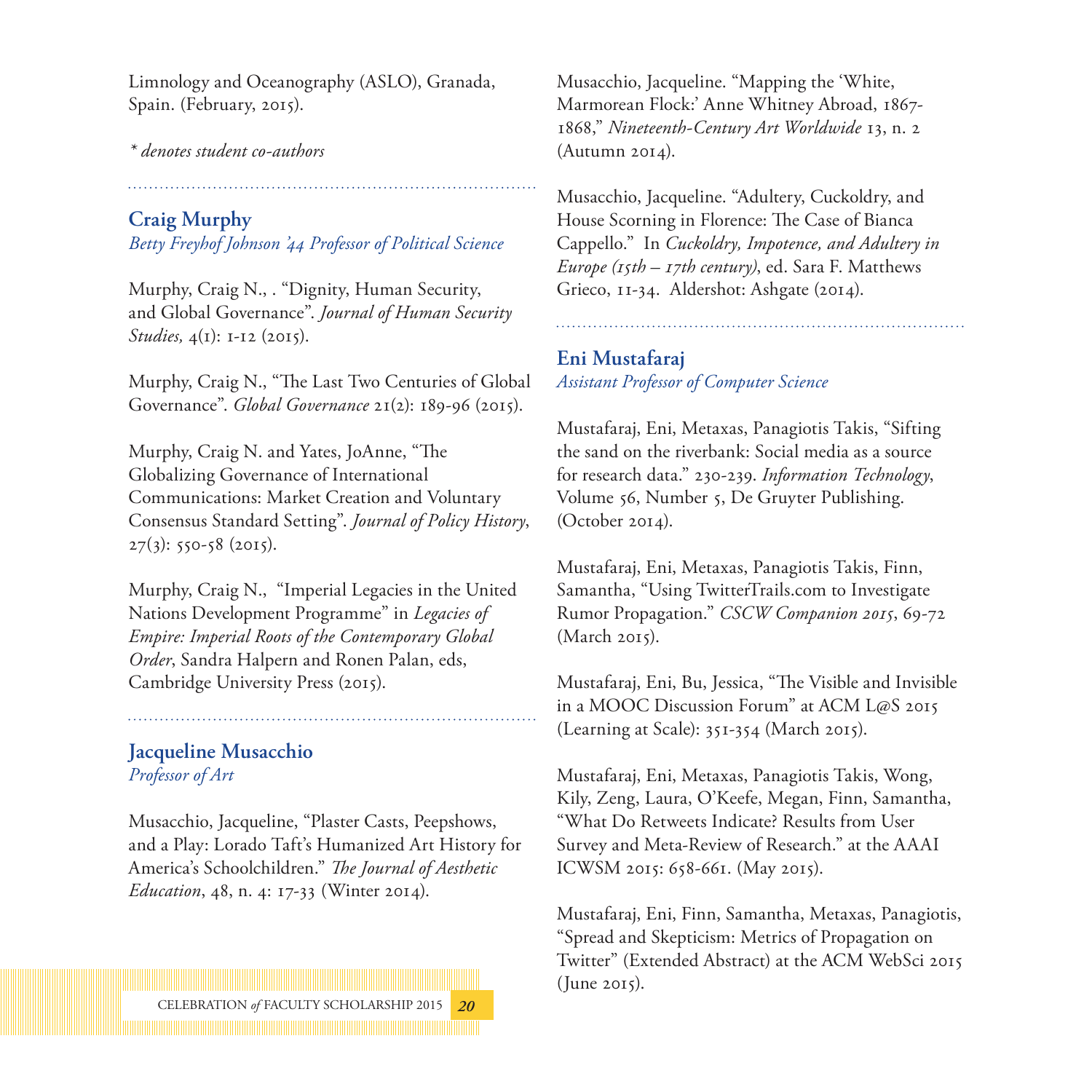# **Eileen O'Connor**

*Visiting Lecturer in Spanish*

O'Connor, Eileen, translator. *I Lived on Butterfly Hill*, by Marjorie Agosín (Simon and Schuster, 2014). Winner of the 2015 Pura Belpré Award and finalist for the 2014 National Jewish Book Award (2014).

O'Connor, Eileen, translator. *Fish, a bilingual volume of verse by Peruvian poet Mariela Dreyfus*. Nirala Publications (2014).

O'Connor, Eileen, translator. "Selected poems from *Animal Concert* by Blanca Varela (Peru; 1926-2009)". *Asymmetries: Anthology of Peruvian Poetry*. Giancarlo Huapaya and Paul Guillén, eds. Cardboard House Press (2014).

O'Connor, Eileen, "Stitch a Square of Colour on the Darkness": Reflections on Quilting in Ireland" in *Stitching Resistance: Women, creativity, and the fiber arts*. Marjorie Agosín, ed. Solis Press (2014).

# **James O'Gorman** *Grace Slack McNeil Professor of Art*

O'Gorman, James, "Isaiah Rogers: Architectural Practice in Antebellum America" Amherst and Boston: University of Massachusetts Press (2015).

# **Ronald Osborn** *Mellon Postdoctoral Fellow of Peace Studies*

Osborn, Ronald, "Chapter 1: Chomsky and Religion", in *Noam Chomsky: Critical Explorations in Contemporary Political Thought*, ed. Alison Edgley, series editor James Martin. Palgrave Macmillan (2015)

Osborn, Ronald, "The Great Subversion: The Scandalous Origins of Human Rights," *The Hedgehog Review*. Vol.17, No.2, Summer 2015. University of Virginia (2015).

Osborn, Ronald, "Ronald Dworkin's Onto-Theology," *Harvard Divinity Bulletin*, Vol.43, Nos. 1-2, (Winter/ Spring 2015).

Osborn, Ronald, "The Overdetermined Universe: The Paradox of Freedom in Herodotus's History," *Modern Age*, Vol.57, No.1 (Winter 2015).

Osborn, Ronald, "Does 'Religious Violence' Exist?: An Argument Against Essentialism With Particular Reference to the Conquest of the Americas," *Politics and Religion*, Vol.7, No.3, Cambridge University (September 2014).

## **Timothy W.H. Peltason**

*Class of 1949 Professor in Ethics, Professor of English*

Peltason, Timothy, "Mind and Mindlessness in Jane Austen," *The Hudson Review*, (Vol. 67.4), 609-633 (Winter 2015).

#### **Michelle Porche**

*Senior Research Scientist at the Wellesley Centers for Women*

Porche, M. V., Fortuna, L. R., Wachholtz, A., and Torres Stone, R., "Distal and proximal religiosity as protective factors for adolescent and emerging adult alcohol use." *Religions*. 6, 365–384 (2015).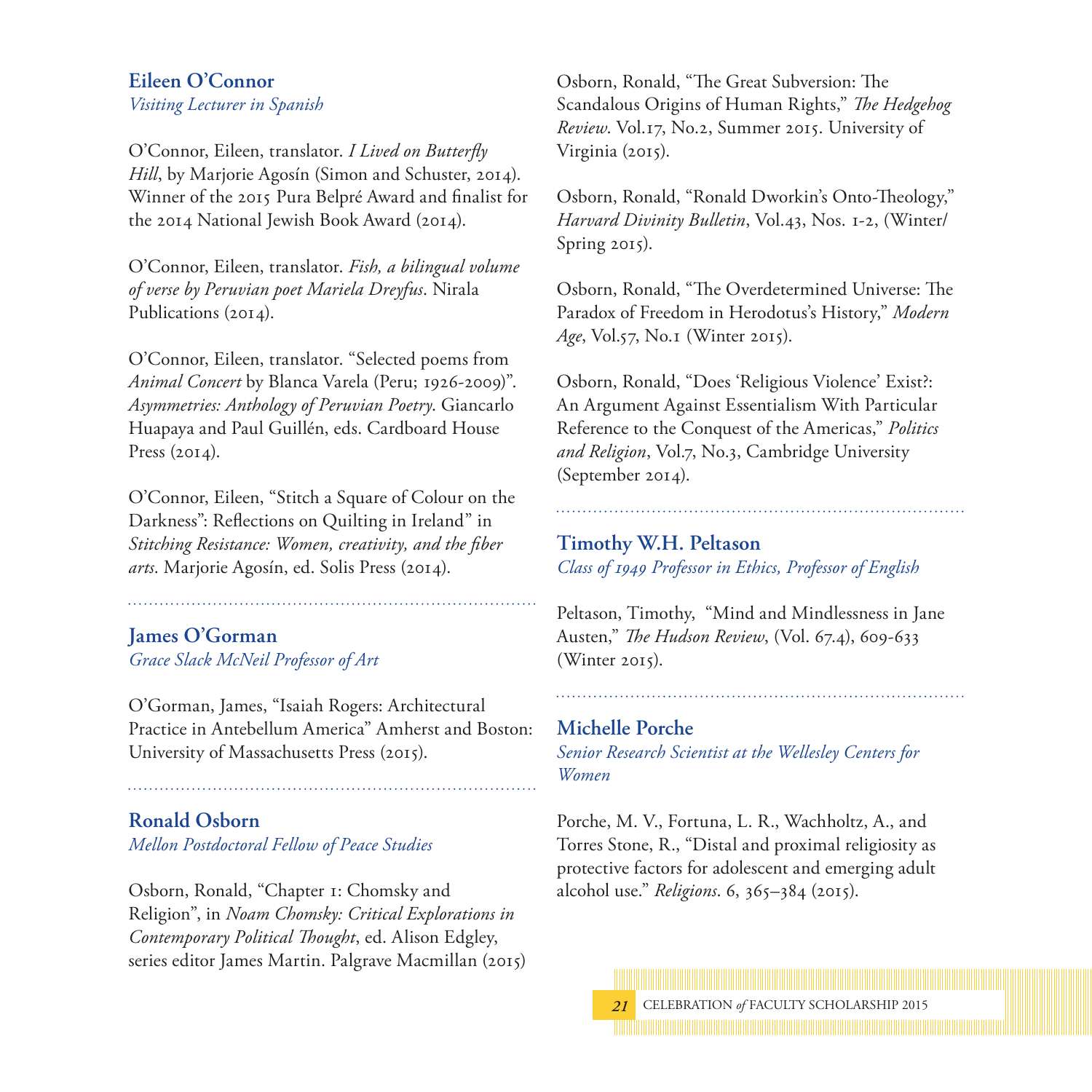# **Jennie Pyers**

*Associate Professor of Psychology*

Pyers, J., Perniss, P., and Emmorey, K. "Viewpoint in the visual-spatial modality: The coordination of spatial perspective." *Spatial Cognition and Computation*. 15, 143-169 (2015).

Pyers, J.E., \*Kocab, A., and Senghas, A., "Referential shift in Nicaraguan Sign Language: A transition from lexical to spatial devices." *Frontiers in Psychology*, 5  $(2015).$ 

Pyers, J.E., and \*Schmidt, E. "First-hand sensory experience plays a limited role in children's early understanding of seeing and hearing as sources of knowledge: Evidence from typically hearing and deaf children." *British Journal of Developmental Psychology*, 32, 454-467 (2014).

*\* denotes student co-authors*

# **Ryan Quintana**

*Assistant Professor of History*

Quintana, Ryan A., "Planners, Planters, and Slaves: Producing the State in Early National South Carolina", *Journal of Southern History* (Vol. 81, No. 1), pp. 79- 116. (February 2015).

# **Smitha Radhakrishnan** *Associate Professor of Sociology*

Radhakrishnan, Smitha, " 'Low Profile' or Entrepreneurial? Gender, Class, and Cultural

CELEBRATION *of* FACULTY SCHOLARSHIP 2015 *22*

Adaptation in the Global Microfinance Industry." *World Development.* 74:264-274 (2015).

# **Carlos Ramos** *Professor of Spanish*

Ramos, Carlos. "Enseñar España como problema: Hispanismo para tiempos líquidos." *Cuadernos Hispanoamericanos* 781-782: pp. 121-136 (2015).

# **Sravana Reddy** *Hess Fellow in Computer Science*

Reddy, Sravana and Stanford, James N., "Toward completely automated vowel extraction: Introducing DARLA". *Linguistics Vanguard* (2015).

## **Susan M. Reverby**

*Marion Butler McLean Professor in Women's and Gender Studies*

Reverby, Susan, "Epilogue: Mapping the Biomedicalized World for Justice." *Reimagining Biomedicalization*. Susan E. Bell and Anne E. Figert, eds. New York: Routledge. pp. 248-259 (2014).

Reverby, Susan, "Enemy of the People/Enemy of the State: Two Great(ly Infamous) Doctors, Passions and the Judgment of History", *Bulletin of the History of Medicine* 88 Fall: 403-430 (2014).

# **Casey Rothschild** *Associate Professor of Economics*

Rothschild, Casey, "Non-exclusivity, linear pricing, and annuity market screening," *Journal of Risk and Insurance* 82(1), 1-32 (2015)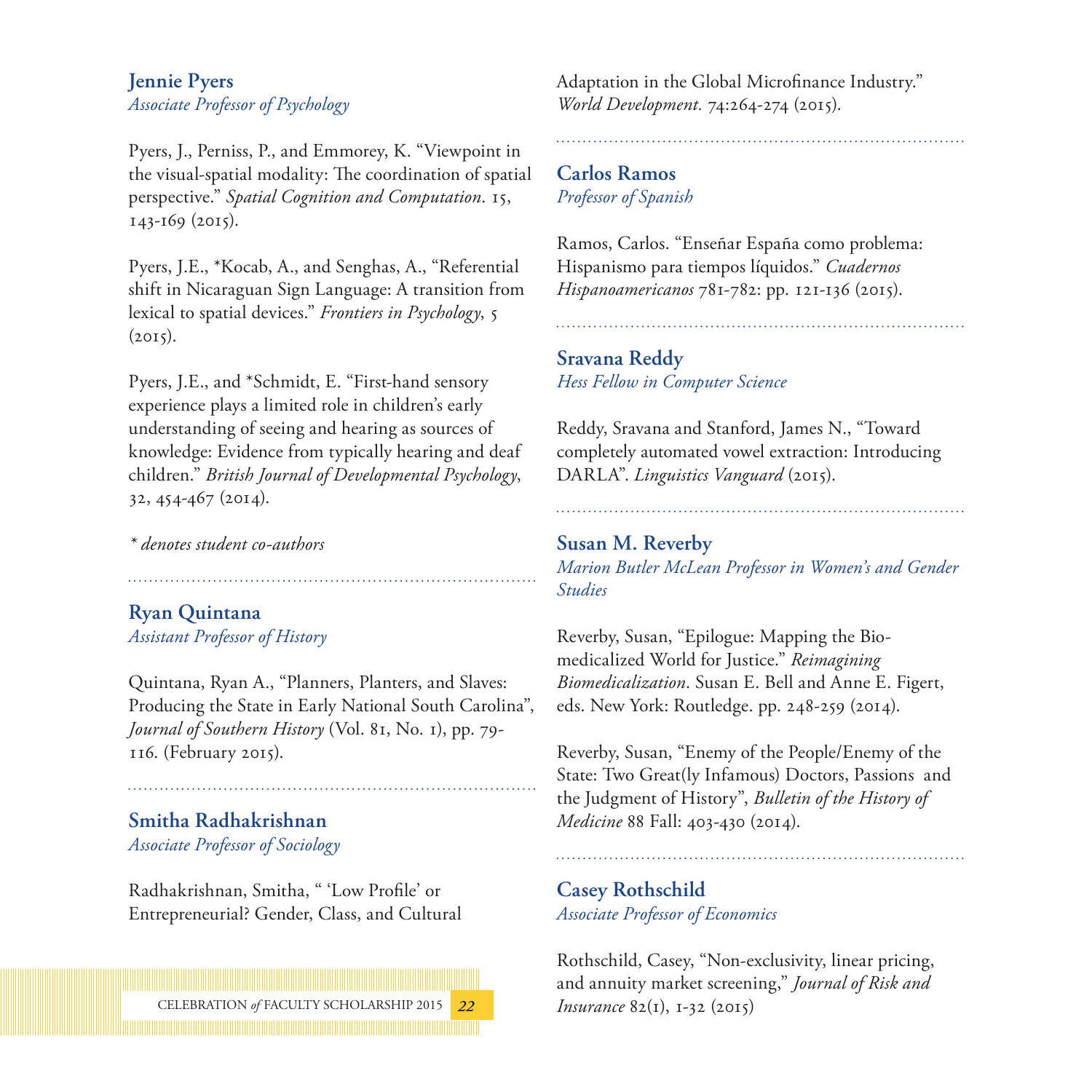Rothschild, Casey and Dionne, Georges, "Economic Effects of Risk Classification Bans," *Geneva Risk and Insurance Review* 39(2), 184-221 (2014)

# **Daniel Ryan**

*Music Instructor*

Ryan, Daniel, co-artistic Director, Musicians of the Old Post Road: U.S. premiere (in chamber scoring) of Georg Benda's melodrama Ariadne auf Naxos (1775)

April 11, 2015, Mechanics Hall, Worcester April 12, 2015, Modern Theatre at Suffolk University, Boston

## **Katherine Schleyer**

*Director of Training and Quality Improvement at the Wellesley Centers for Women*

Schleyer, Katherine, "When School and Out-of-School Time Intersect." *Youth Today*. OST Hub: youthtoday. org. (March 2015).

#### **Orit Shaer**

*Associate Professor of Computer Science*

Shaer, O., Nov. O., Okerlund, J., Balestra, M., Stowell, L., Ascher, L., Bi, J., Schlenker, C., Ball, M., "Informing the Design of Direct-to-Consumer Interactive Personal Genomics Reports". *Journal of Medical Internet Research* (2015).

Share, O., Solovey, E.T., Okerlund, J., Hoef, C, Davis, J., "Augmenting Spatial Skills with Semi-Immersive Interactive Desktop Displays: Do Immersion Cues Matter?" *Proc. Augmented Human* (2015).

Shaer, O., Grote, C., Segreto, E., Okerlund, J., Kincaid, R., Eugenie. "Multi-Touch and Tangible Interaction for Bio-Design". *ACM TEI* (2015).

## **Aaron Sheehan** *Senior Music Performance Faculty*

Sheehan, Aaron, Jeppesen, Laura, Forsythe, Amanda, Wakim, Teresa, Lebel, Mireille, BEMF Vocal Ensemble, and BEMF Chamber Ensemble, perf. Charpentier's *La Descente d'Orphée aux Enfers* and *La Couronne de Fleurs*. Dir. Robert Mealy, Paul O'Dette, Stephen Stubbs. Boston Early Music Festival. CPO, (2014). CD.

# **Alan Shuchat** *Professor Emeritus of Mathematics*

Shuchat, Alan, Shull, Randy and Trenk, Ann N., "Unit mixed interval graphs." *Congressus Numerantium*. 221, 189-223 (2014).

# **Neelima Shukla-Bhatt** *Associate Professor of South Asia Studies*

Shukla-Bhatt, Neelima. *Narasinha Mehta of Gujarat: A Legacy of Bhakti in Songs and Stories*. New York: Oxford University Press (2015).

Shukla-Bhatt, Neelima. "The Leap of the Limping Goddess: Ai Khodiyar of Gujarat" in *Inventing and Reinventing the Goddess: Contemporary Iterations of Hindu Deities on the Move*. Sree Padma, ed. Latham, MD: Lexington Books. pp. 177-198 (2014).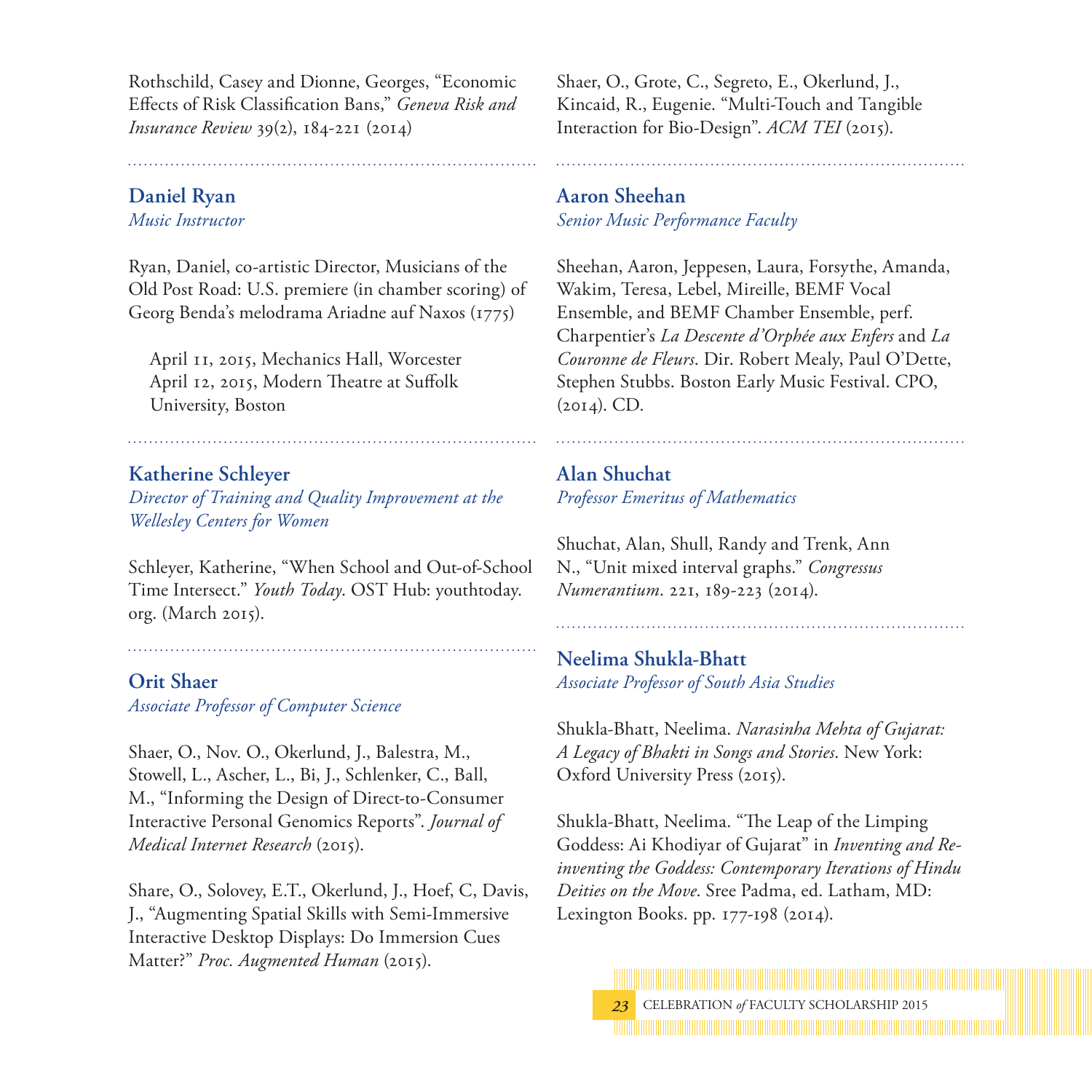Shukla-Bhatt, Neelima. "Gandhi's Anthem for Moral Inspiration: *Vaishnavajana to*" in *Experiments with Truth: Gandhi and the Images of Non-violence*. Joseph Helfpenstein and Joseph N. Newland, eds. Houston: The Menil Foundation. pp. 248-252 (2014).

# **Frederic Shultz**

*Professor of Mathematics*

Shultz, F., "Arveson's work on entanglement". *Complex Anal. Oper. Theory* 8 1507- 1512 (2014).

# **Olga Shurchkov**

*Assistant Professor of Economics*

Schurchkov, Olga and Deryugina, Tatyana. "Now You See It, Now You Don't: The Vanishing Beauty Premium". *Journal of Economic Behavior and Organization*. Elsevier (2015).

Schurchkov, Olga and Deryugina, Tatyana. "Does Beauty Matter in Undergraduate Education?" *Economic Inquiry* (2015).

# **Quinn Slobodian**

*Associate Professor of History*

Slobodian, Quinn, "The Maoist Enemy: China's Challenge in 1960s East Germany," *Journal of Contemporary History* (July 2015).

Slobodian, Quinn, "How to See the World Economy: Statistics, Maps and Schumpeter's Camera in the First Age of Globalization," *Journal of Global History*, Vol. 10: 307-332 (2015).

Slobodian, Quinn, "Guerrilla Mothers and Distant Doubles: West German Feminists Look at China and Vietnam," *Zeithistorische Forschungen/Studies in Contemporary History*, Vol. 12: 27 (2015).

Slobodian, Quinn, "The Opaque State: Surveillance and Deportation in the Bundesrepublik," *German Studies Review*, Vol. 38, No. 2: 393-405 (2015).

Slobodian, Quinn, "The Axe of the Event: In and Out of the Echo Chamber of West Germany's 1968," T*he Sixties: A Journal of History, Politics and Culture* (February 2015).

Slobodian, Quinn, "»Wir sind Brüder, sagt der Film«: China im Dokumentarfilm der DDR und das Scheitern der politischen Metapher der Brüderlichkeit"*Das Imaginäre des Kalten Krieges. Beiträge zu einer Wissens- und Kulturgeschichte des Ost-West-Konfliktes in Europa*. Sibylle Marti and David Eugster, eds., Essen: Klartext Verlag, (2015).

# **Mingwei Song**

*Associate Professor of Chinese*

Song, Mingwei and Wang, Chaohua, co-eds. "Utopian/Dystopian Fiction in Contemporary China". *China Perspectives*. 101 (March 2015).

Song, Mingwei. "After 1989: The New Wave of Chinese Science Fiction." *China Perspectives*. 101: 7-13  $(2015).$ 

Song, Mingwei Song and Wang, Chaohua, coeds. "Fictions utopiques et dystopiques en Chine contemporaine". *Perspectives chinoises*. 101 (March 2015).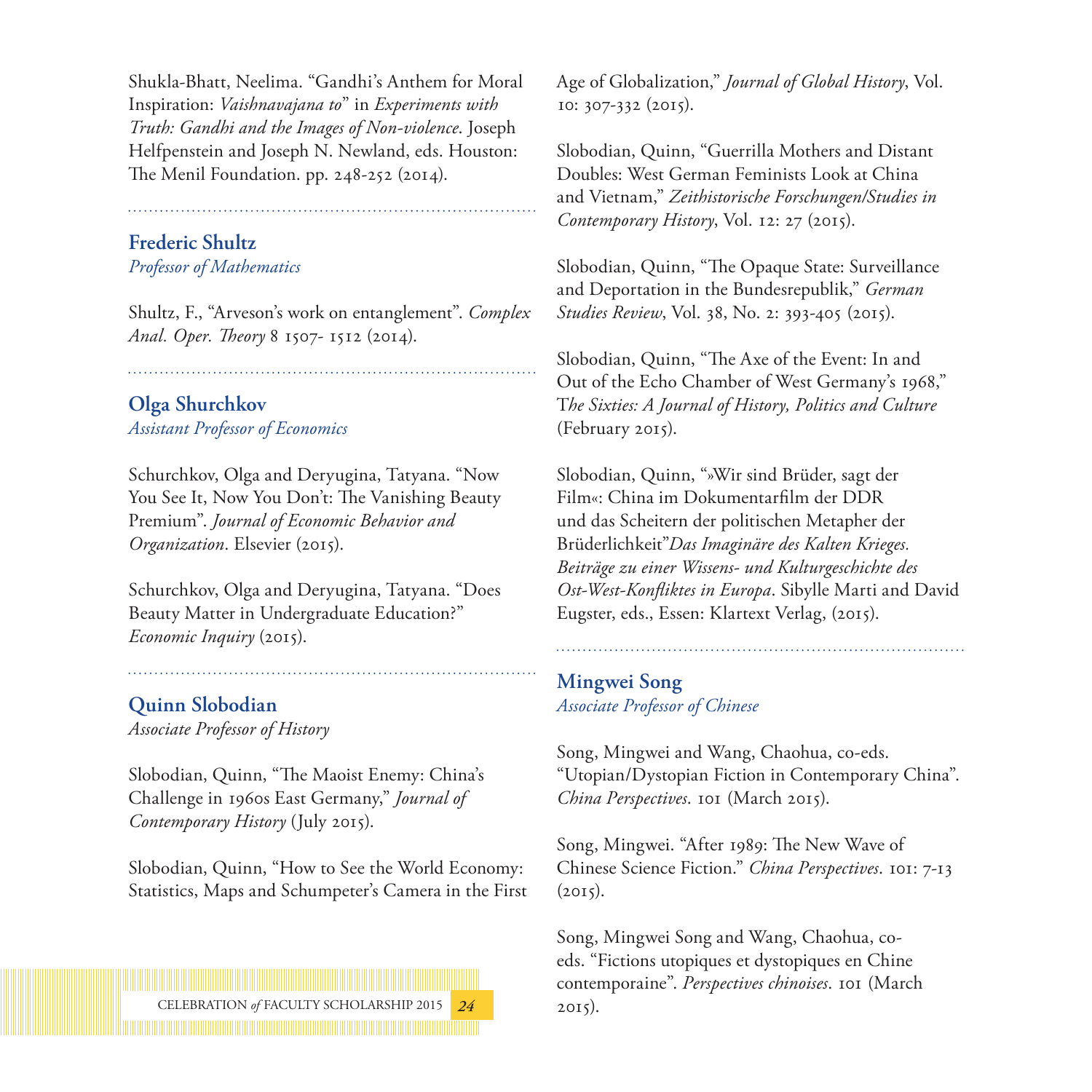Song, Mingwei. "Après 1989: la nouvelle vague de science-fiction chinoise." *Perspectives chinoises*. 101: 7-14.(2015).

Song, Mingwei. "Variations on Utopia in Contemporary Chinese Science Fiction" 中國當代科 幻小說的烏托邦變奏. *Comparative Literature in Chin*a 中國比較文學. 100.3: 101-14 (2015).

Song, Mingwei, "The Future Has Infinite Possibilities: On the Special Issue of Chinese Science Fiction" 未來 有無限的可能. *People's Literature* 人民文學. 7: 135-38.  $(2015).$ 

Song, Mingwei, "The Past and the Present of Science Fiction: French Connection." 科幻小說的前世今生. *Foreign Literature* 外國文藝. 3: 5-9. (2015).

Song, Mingwei, "Seeing the Nothingness in All Eyes: Han Song's Science Fiction Novel *Subway*." 於一切眼 中看見無所有:讀韓松科幻小說〈地鐵〉*from Mara to Nobel: Literature, Classics, and Modern Consciousness* 從 摩羅到諾貝爾: 文學, 經典, 現代意識. Eds. Ko Chiachien and Cheng Yu-yu. Taipei: Rye Field Publications  $(2014).$ 

#### **Francesca Southerden**

*Assistant Professor of Italian Studies*

Southerden, Francesca, "Between Autobiography and Apocalypse: The Double Subject of Polemic in Petrarch's *Liber sine nomine* and *Rerum vulgarium fragmenta*", in Polemic: Language as Violence in Medieval and Early Modern Discourse. George Southcombe, Almut Suerbaum and Benjamin Thompson, eds. London: Ashgate. 17-42 (2015).

Southerden, Francesca, "The Ghost of a Garden: Seeds of Discourse and Desire in Petrarch's *Triumphus Mortis*  II". *Le Tre Corone: Rivista internazionale di studi su Dante, Petrarca, Boccaccio* I: 131-52 (2014).

# **Elaine Spatz-Rabinowitz** *Professor Emerita of Art*

#### **Solo Show:**

LOCATIONS UNKNOWN II, Nesto Gallery at Milton Academy (2015).

#### **Group shows:**

NATURE, ASKEW, Suffolk University Gallery, Boston (2015).

IN SIGHT, Lesley University College of Art & Design, Cambridge (2015).

OUT OF RUBBLE, last venue of traveling show at the Center for Art, Design and Visual Culture, University of Maryland, Baltimore, MD. (2015).

## **Acquisitions:**

"Security Failure" accepted into the collection of the Hunstville Museum of Art, Huntsville, AL. (2015).

# **Erinn Staley**

*Visiting Lecturer in Religion*

Staley, Erinn. "Messaging the Dead: Social Network Sites and Theologies of Afterlife" in *Digital Death: Mortality and Beyond in the Online Age*, edited by Christopher Moreman and A. David Lewis. Praeger  $(2014).$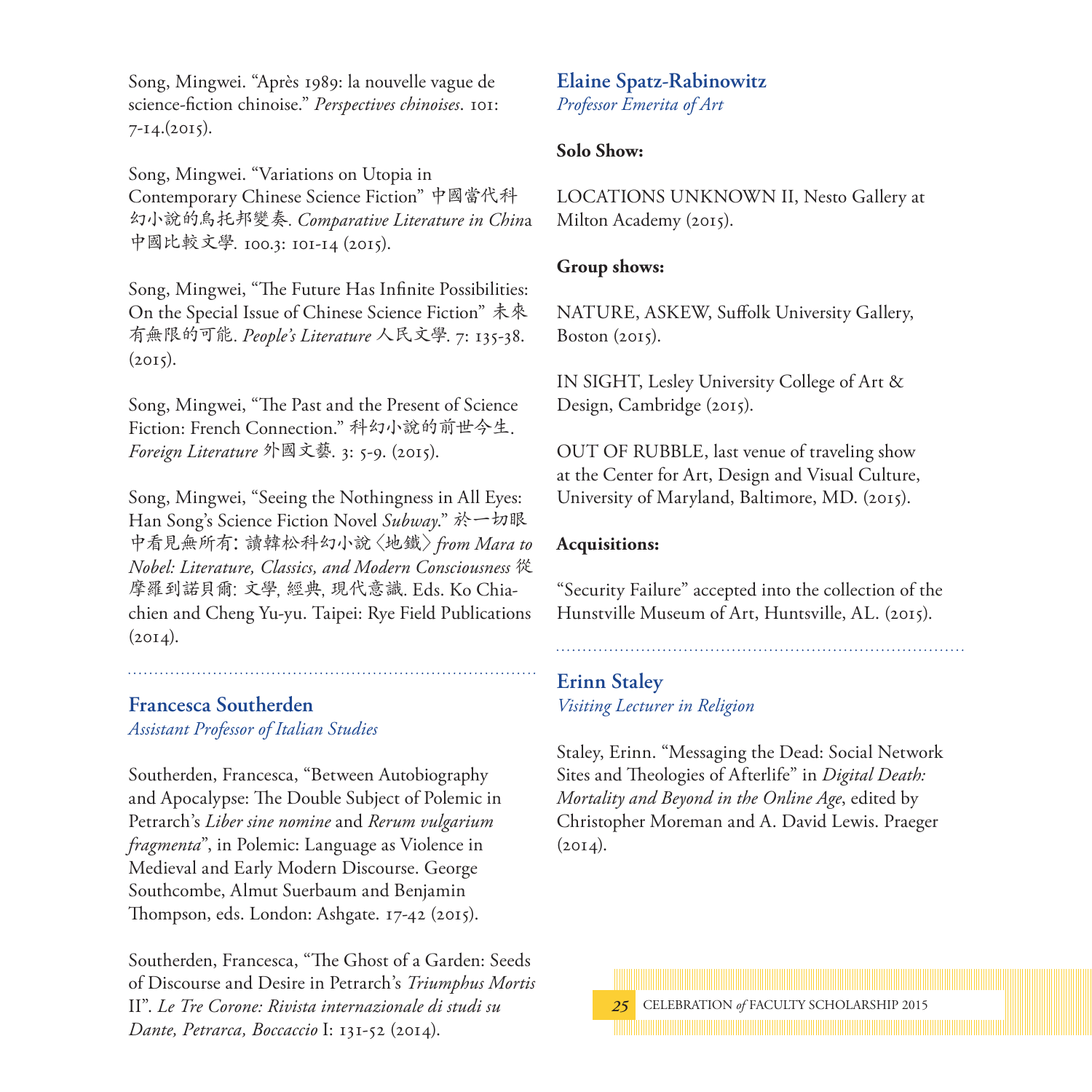# **Rachel Stanley**

*Assistant Professor of Chemistry*

Stanley, R. H. R., Sandwith, Z. O., and Williams, W. J., "Rates of summertime biological productivity in the Beaufort Gyre: A comparison between record-low and more typical ice conditions." *Journal of Marine Systems*. 147, 29-44 (2015).

Stanley, R. H. R., Goldman, J., Kranz, S., Young, J., Tortell, P., Bender, M. L., Morel, F., "Gross and net production during the spring bloom along the Western Antarctic Peninsula". *New Phytologist*, 205. 182-191  $(2015).$ 

#### **Nan Stein**

*Senior Research Scientist at the Wellesley Centers for Women*

Stein, N.D., Taylor, B.G., Mumford E.A. "Effectiveness of 'Shifting Boundaries' Teen Dating Violence Prevention Program for Subgroups of Middle School Students." *Journal of Adolescent Health*. 56: S<sub>20e</sub>S<sub>26</sub>. Elsevier (2015).

Stein, Nan. "Shifting Boundaries: Lessons on Relationships for Students in Middle School." *Preventing Violence Against Women and Girls: Educational Work with Children and Young People*. Jane Ellis and Ravi K. Thiara, ed. Policy Press: Bristol, UK  $(2014).$ 

# **Suzanne Stumpf** *Senior Music Performance Faculty*

Stumpf, Suzanne, co-artistic director, Musicians of the Old Post Road: U.S. premiere (in chamber scoring) of Georg Benda's melodrama *Ariadne auf Naxos* (1775)

April 11, 2015, Mechanics Hall, Worcester April 12, 2015, Modern Theatre at Suffolk University, Boston

# **Yuichiro Suzuki**

*Associate Professor of Biological Sciences*

Suzuki, Y., \*Villarreal, C., \*Darakananda, K., \*Wang, V. "Hedgehog signaling regulates imaginal cell differentiation in a basally branching holometabolous insect." *Developmental Biology*, 404(2):125–135 (2015).

Suzuki Y., \*Hatem, N, \*Wang, Z, \*Nave, KB, Koyama T., "The role of juvenile hormone and insulin/TOR signaling in the growth of Manduca sexta." *BMC Biology*, 13:44 (2015).

*\* denotes student co-authors*

**Shiao Wei Tham** *Associate Professor of Chinese*

Tham, Shiao Wei. "Resultative verb compounds in Modern Standard Chinese." In Sun, C. and Wang, W. S.-Y. eds. *The Oxford Handbook of Chinese Linguistics*. Oxford University Press. (2015).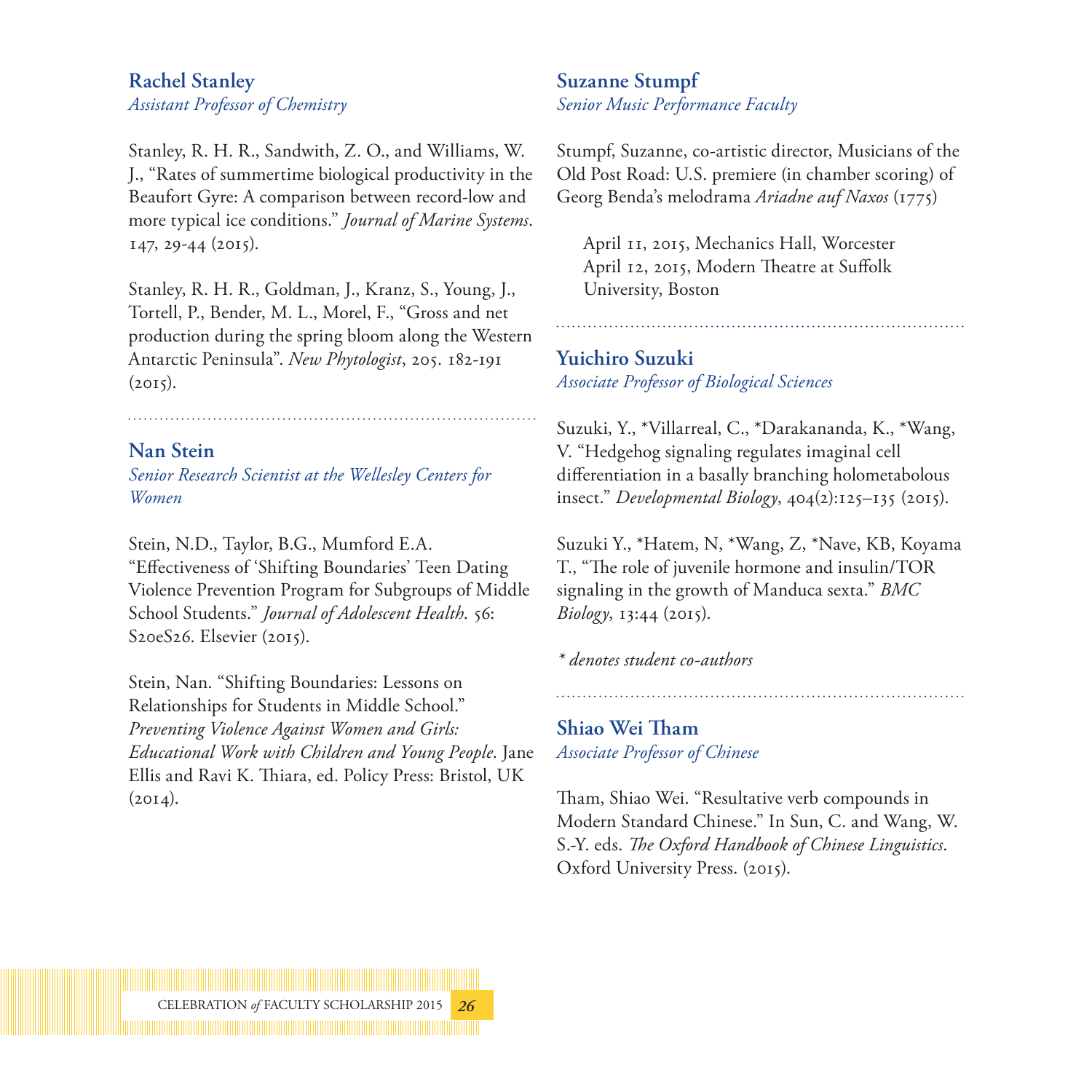### **Margaret Thompson** *Professor Emerita of Geosciences*

Thompson, Margaret D., editor, *Guidebook to Field Trips in Southeastern New England* (MA-NH-RI): 106th Annual Meeting of the New England Intercollegiate Geological Conference, Department of Geosciences, Wellesley, College, 380 p.

Thompson, M.D., Brady, J.B., Cheney, J.T., Ramezani, J., "The Cape Ann Plutonic Suite: Classic stops for teaching petrology along the North Shore", p.A4-1 to A4-28 in *Guidebook to Field Trips in Southeastern New England* (MA-NH-RI).

Thompson, M.D., "Conglomerate in and around the Boston Basin, Massachusetts: U-Pb geochronology, stratigraphy and Avalonian tectonic setting", p. B2-1 to B2-16, in *Guidebook to Field Trips in Southeastern New England* (MA-NH-RI).

Thompson, M., Thompson, P.J., Kopera, J., Ross, M., Bailey, R., "Bedrock geology of Boston Harbor: Cambridge Argillite and associated diabase sills and debris flows": p. C1-1 to p. C1-32 in *Guidebook to Field Trips in Southeastern New England* (MA-NH-RI).

# **Brian Tjaden**

*Associate Professor of Computer Science*

Tjaden, B., "De novo assembly of bacterial transcriptomes from RNA-seq data." *Genome Biology*, 16:1 (2015).

Tjaden, B., McClure, R., Nudel, K., Massari, P., Su, X., Rice, P.A., Genco, C.A. "The gonococcal transcriptome during infection of the lower genital tract in women." *PLoS One*, 10(8) (2015).

# **Ann Trenk** *Professor of Mathematics*

Trenk, Ann, Shuchat, Alan, & Shull, Randy, "Unit mixed interval graphs." *Congressus Numerantium*. 221, 189-223 (2014).

# **Nina Tumarkin** *Professor of History*

Tumarkin, Nina, review: A European Memory? Contested Histories and Politics of Remembrance, Malgorzata Pakier and Bo Strath, eds. (Oxford and New York: Berghahn Books, 2010), *Journal of Cold War Studies*, Volume 16, Number 3, (Summer 2014).

# **James Morton Turner** *Associate Professor of Environmental Studies*

Turner, James Morton, "Rethinking American Exceptionalism: Toward a Transnational History of National Parks, Wilderness, and Protected Areas" in *The Oxford Handbook of Environmental History* (New York: Oxford University Press, 2014).

Turner, James Morton, "Following the Pb: An Envirotechnical Approach to Lead-Acid Batteries in the United States," *Environmental History* 20, no. 1: 29-56 (January 2015).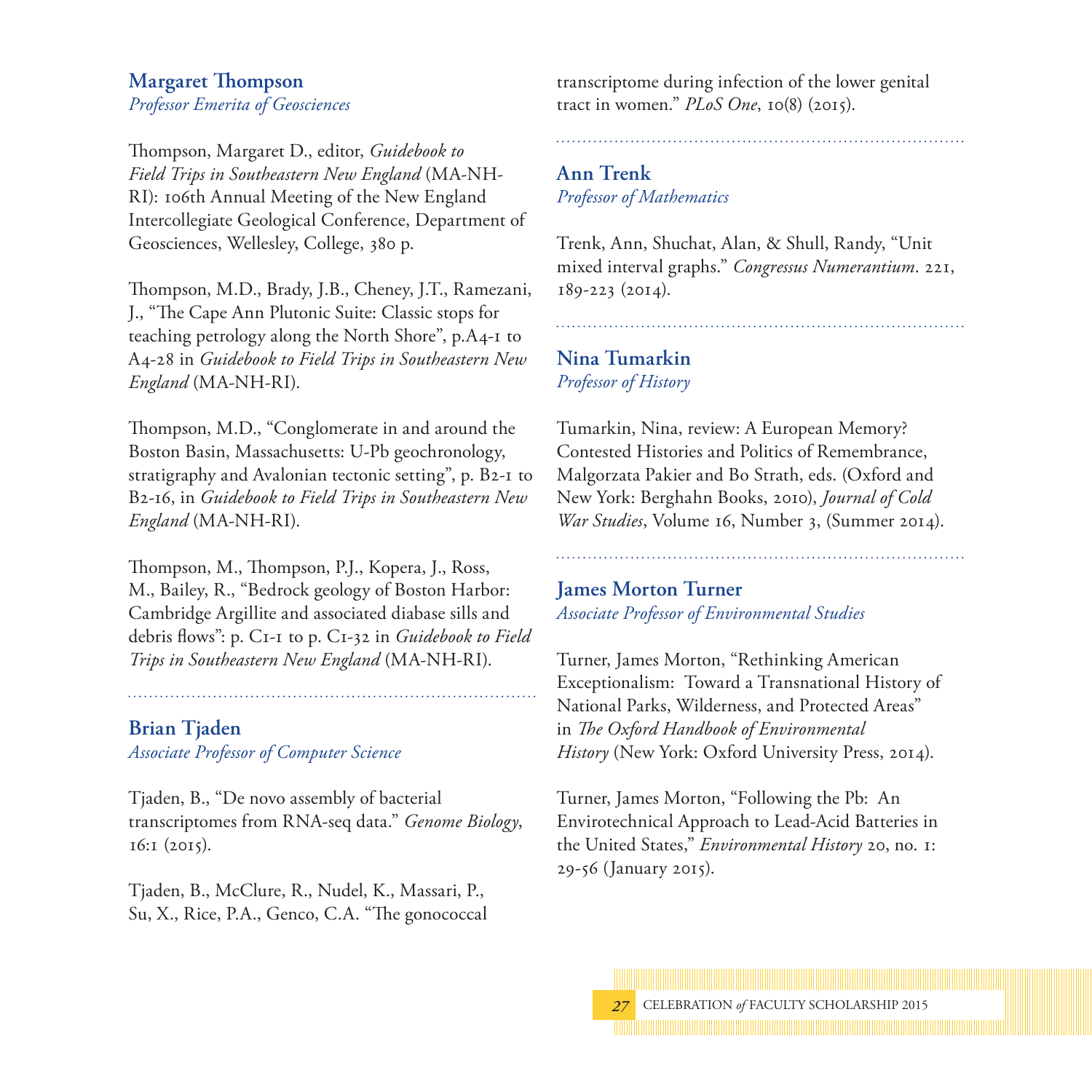# **Benjamin Vining**

*Visiting Lecturer in Anthropology*

Vining, Benjamin, "Reconstructions of local resource procurement networks at Cerro Baúl, Peru using multispectral ASTER satellite imagery and geospatial modeling," *Journal of Archaeological Science-Reports* 2: 492–506. (2015).

Vining, Benjamin, "Más Allá Encuentran los Antiguos: Temporality, Distance, and Instrumentality in Aymara Interactions with Archaeological Landscapes," *Cambridge Archaeological Journal*. 25(1): 239–259  $(2015).$ 

# **Lynne Viti** *Senior Lecturer in the Writing Program*

Viti, Lynne, "Cottage Industry". *WestWard Quarterly*, Ed. Shirley Anne Leonard (October 2014).

Viti, Lynne, "Models". *Star82 Review* (December 2014).

Viti, Lynne, "Walking at Day's End". *Poetry Pacific*, Ed. Yuan Changming & Allen Qing Yuan (May 2015).

Viti, Lynne, "The Good Father", "Three Last Times", and "Engineer". *Grey Sparrow Journal*, Ed. Diane Smith and Anna Visser (March 2015).

Viti, Lynne, "The 365th Day". *Hedgerow#19* (March 2015).

Viti, Lynne, "Diva", "Judgement", and "Preparations". *Foliate Oak Literary Magazine*. Ed. Falon Lantrip,

Magen Martin, Merrell Miles, and Brittany McNeil (May 2015).

Viti, Lynne, "I Can't Get No Harp Music", *The Song Is*, (Aug. 2015).

Viti, Lynne, "Tony Bennett, Aldous Huxley, and Eddie". *Connections*. Ed. Neal Dwyer, Sonia Fernandez, David Phalen, David Robinson, Paul Toscano, Krista Keyes, John Kulikowski (December 2014).

Viti, Lynne, "Take Gutman". *Drunk Monkeys*, Ed. Matthew Guerruckey and Aaron Wiegert (February 23, 2015).

Viti, Lynne, "Op-Ed: On City Snow Days Gone By". *Baltimore Sun*. (February 8, 2015).

Viti, Lynne, "This is About Letting Go". *UK Yoga Magazine* (April 2015).

**James Wallenstein** *Newhouse Visiting Professor of English*

Wallenstein, James, "To Deserve Such Pain," (on Leonid Tsypkin): *Tikkun*, (May, 2014).

Wallenstein, James, "Bolaño's Currency and Our Own," *Raritan* (Fall, 2014).

Wallenstein, James, "The Tale-less Hoffmann," (on Yoel Hoffmann): *Tikkun*, (September, 2015).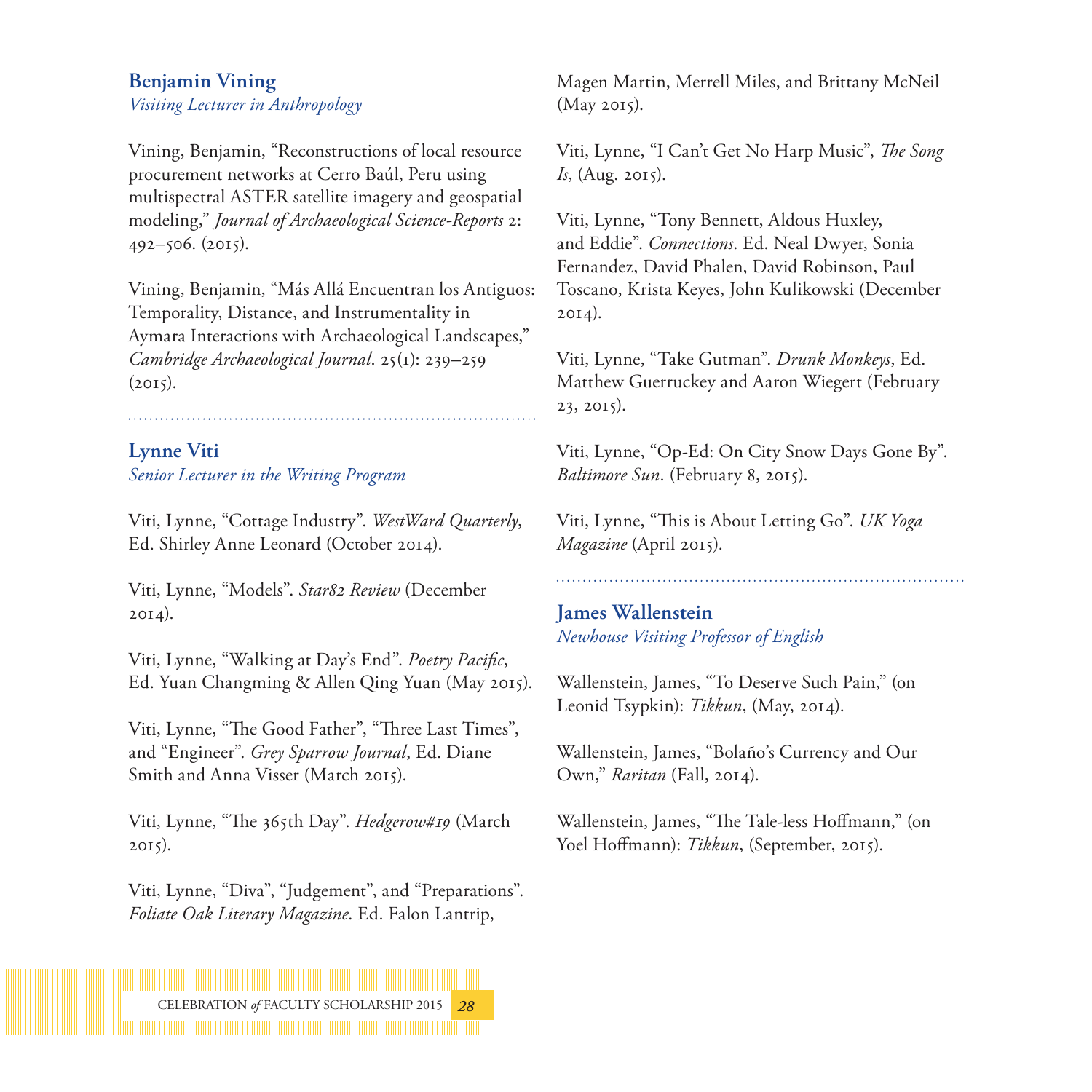# **Julie Walsh** *Assistant Professor of Philosophy*

Walsh, Julie, "Locke and the Power to Suspend Desire." *Locke Studies*: 121-157 (2014).

Walsh, Julie, "Locke's Ethics." *The Internet Encyclopedia of Philosophy*, ISSN 2161-0002.

# **David Ward** *Professor of Italian Studies*

Ward, David, review: *Women, Terrorism, and Trauma in Italian Culture* by Ruth Glynn (London and New York: Palgrave MacMillan, 2013). *Journal of Modern Italian Studies* 19: 3: 337-341 (May, 2015).

# **Andrew Webb**

*Professor of Biological Sciences*

Webb, A., Jun, M., Bacay, A., Moyer, J., and Carrico-Moniz, D., "Synthesis and biological evaluation of isoprenylated coumarins as potential anti-pancreatic cancer agents." *Bioorganic & Medicinal Chemistry Letters* 24: 4654-4658 (2014).

Webb, A., Zhang, H., Kartub, K., Kwan, A., and Carrico-Moniz, D., "Synthesis and evaluation of (1S)- 1,2-dihydro-napthalenol derivatives against PANC-1 cells." *Tetrahedron Letters* 56: 1720-1723 (2015).

# **Shannon Weber** *Visiting Lecturer in Women's and Gender Studies*

Weber, Shannon, "Daring to Marry: Marriage Equality Activism After Proposition 8 as Challenge to the Assimilationist/Radical Binary in Queer Studies." *Journal of Homosexuality*, vol. 62(9): 1147-1173 (2015).

Weber, Shannon, "Teaching Same-Sex Marriage as U.S. History". *Understanding and Teaching U.S. Lesbian, Gay, Bisexual, and Transgender History*. Eds Leila J. Rupp and Susan K. Freeman. Madison: University of Wisconsin Press, 295-308. (Recipient of 2015 Lambda Literary Award) (2014).

Weber, Shannon, "Lesbian communities." *The International Encyclopedia of Human Sexuality*. Eds Patricia Whelehan and Anne Bolin. Malden, MA and Oxford: John Wiley and Sons Ltd, (2015).

# **Matthew Wellenbach** *Visiting Lecturer in Classical Studies*

Wellenbach, Matthew C., "The Iconography of Dionysiac Choroi: Dithyramb, Tragedy, and the Basel Krater," in *Greek, Roman, and Byzantine Studies* 55.1: 72-103. (2015).

# **Cord Whitaker** *Assistant Professor of English*

Whitaker, Cord, Editor, "Making Race Matter in the Middle Ages". *Postmedieval: a journal of medieval cultural studies 6.1* (Special Issue, March 2015).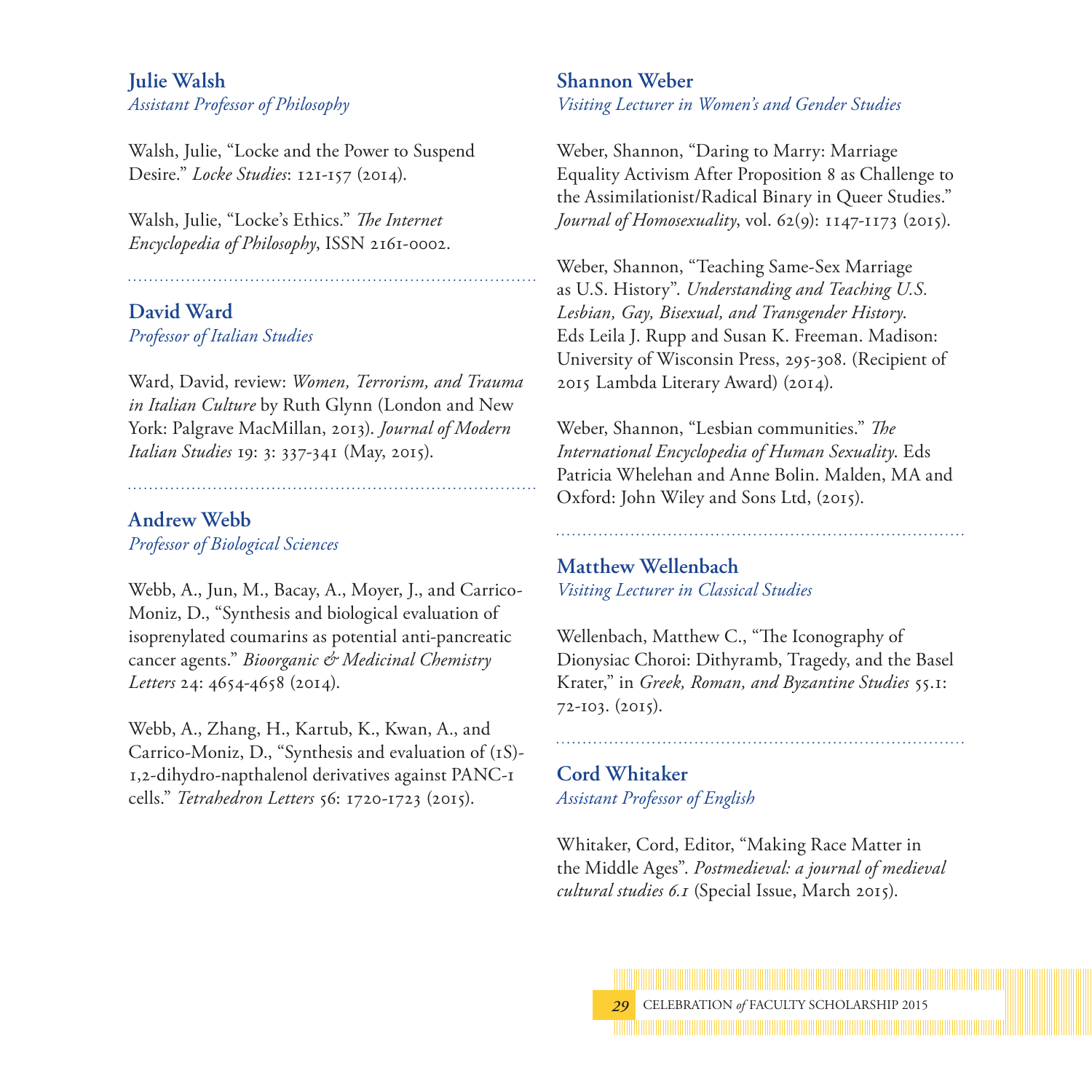Whitaker, Cord. "Race-ing the dragon: the Middle Ages, race and trippin' into the future." *Postmedieval: a journal of medieval cultural studies 6.1*, 3–11 (2015).

Whitaker, Cord. "Ambivalent Violence: Josephus, Rationalist Evangelism, and Defining the Human in the Siege of Jerusalem." *Yearbook of Langland Studies* 28, 137-172 (2014).

Whitaker, Cord, review of Black Legacies: *Race and the European Middle Ages*, by Lynn T. Ramey. *College Literature* 42.2 (2015).

# **Michael Wiest**

*Associate Professor of Neuroscience*

Wiest, M.C., Bohon, KS, "Role of medio-dorsal frontal and posterior parietal neurons during auditory detection performance in rats." *PLoS ONE* 9(12): e114064 (2014).

## **Jeremy Wilmer** *Assistant Professor of Psychology*

Wilmer J., Cho, S.J., Herzmann, G., McGugin, R., Fiset, D., Van Gulick, A.E. and Gauthier, I., "Item Response Theory Analyses of the Cambridge Face Memory Test (CFMT)". *Psychological Assessment* (2015).

Wilmer, J.B., Orlansky, G., Taub, M.B., Rutner, D., Ciner, E., Gryczynski, J., "Astigmatism and Early Academic Readiness in Preschool Children." *Optometry & Vision Science*. 92(3):279-85 (2015).

Wilmer, J.B., Germine, L.T., Nakayama, K., "Face recognition: a model specific ability." *Frontiers in Human Neuroscience*, 8. (2014).

Wilmer, J.B., Tosto, M.G., Petrill, S.A., Halberda, J., Trzaskowski, M., Tikhomirova, T.N., Bogdanova, O.Y., Ly, R., Naiman, D.Q., Germine, L., Plomin, R., Kovas, Y., "Why do we differ in number sense? Evidence from a genetically sensitive investigation." *Intelligence*. 43(100):35-46 (2014).

## **Adele Wolfson**

*Nan Walsh Schow '54 and Howard B. Schow Professor in the Physical and Natural Sciences, Professor of Chemistry*

Wolfson, A.J., Cuba, L., and Day, A., "The Liberal Arts and Sciences: Student Engagement of Liberal Arts College STEM Majors within and outside of science. Change". *The Magazine of Higher Learning* 47:2, 44-51  $(2015).$ 

Wolfson, A.J., "Case study: Blood Doping: Cheating, or Leveling the Playing Field?", *AACU*, (2015).

# **Elizabeth Marie Young**

*Knafel Assistant Professor of Humanities; Assistant Professor of Classical Studies*

Young, Elizabeth Marie, *Translation as Muse: Poetic Translation in Catullus's Rome*. Chicago: University of Chicago Press. 2015.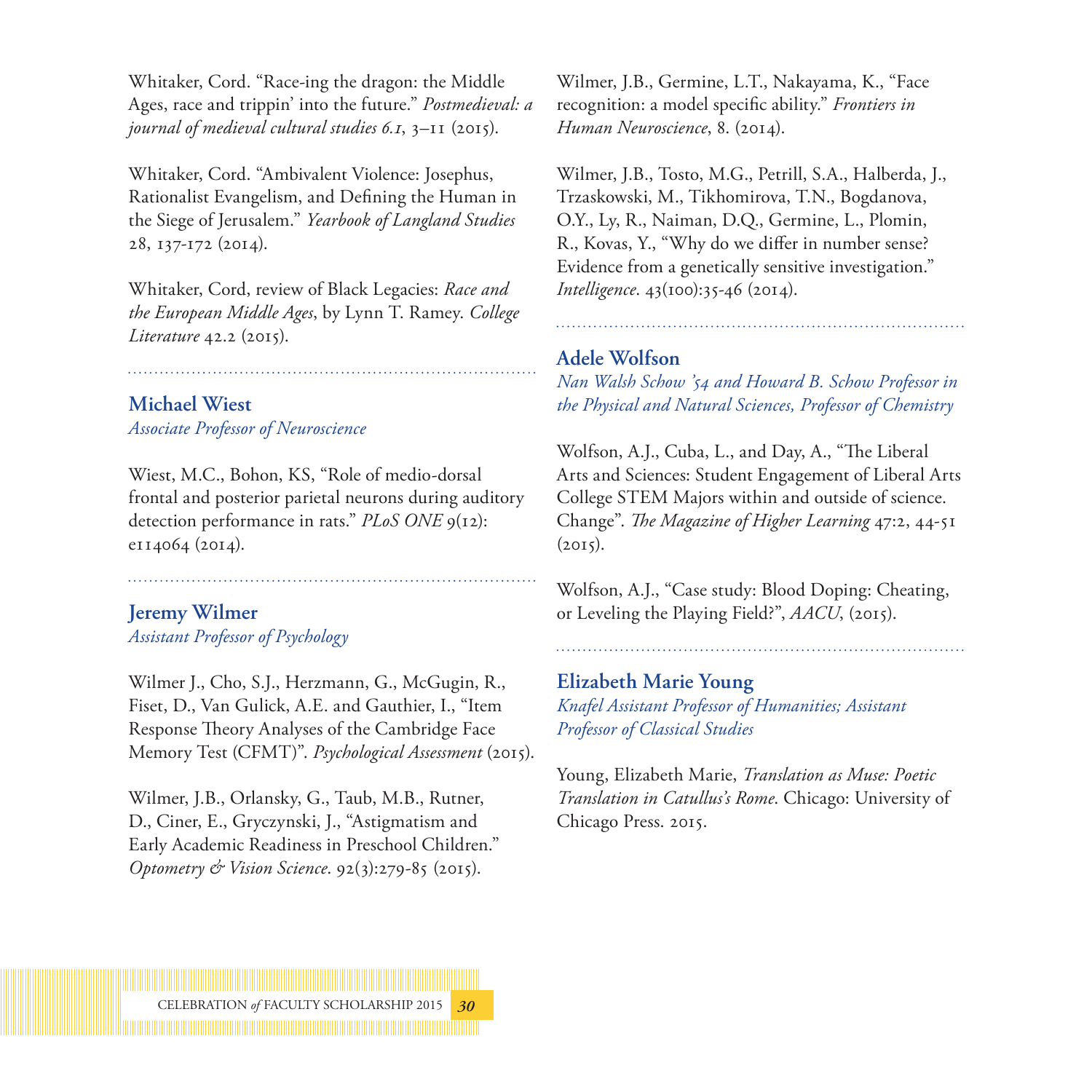# **CONTRIBUTORS**

| Marjorie Agosín            | Venita Datta           | Georgia Hall        |
|----------------------------|------------------------|---------------------|
| Sarah Allen                | Christen Deveney       | <b>Bunny Harvey</b> |
| Arumainayagam, Christopher | Donald Elmore          | David Hawkins       |
| Angela Bahns               | Alla Epsteyn           | Michael J. Hearn    |
| Amy Banks                  | Roxanne L. Euben       | Beth A. Hennessey   |
| James Battat               | Oscar Fernandez        | Adrian Huang        |
| Melissa Beers              | Claire Fontijn         | Jonathan Imber      |
| Barbara Beltz              | Richard G. French      | Laura Jeppesen      |
| Patricia Berman            | Alice T. Friedman      | William Joseph      |
| Martin Brody               | Charlene Galarneau     | Joseph Joyce        |
| Tom Burke                  | Elena Gascón-Vera      | Margaret Keane      |
| Kristin Butcher            | Catherine Gilhuly      | David Kelley        |
| Linda Carli                | <b>Tracy Gladstone</b> | Megan Kerr          |
| Angela Carpenter           | Sharon Gobes           | Pinar Keskin        |
| Dora Carrico-Moniz         | Stacie Goddard         | Vanja Klepac-Ceraj  |
| Kimberly Cassibry          | Octavio Gonzalez       | Nicholas Knouf      |
| Stephen Chen               | Katherine E. Goodall   | Philip Kohl         |
| Courtney Coile             | Katherine Grandjean    | Karen Lange         |
| Catia Cecilia Confortini   | Jennifer Grossman      | Mary Lefkowitz      |
| Lesley Curtis              | Simon Grote            | Peggy Levitt        |
| Thomas Cushman             | Evelina Guzauskyte     | Margery Lucas       |
| Louise Darling             | David Haines           | Barry Lydgate       |